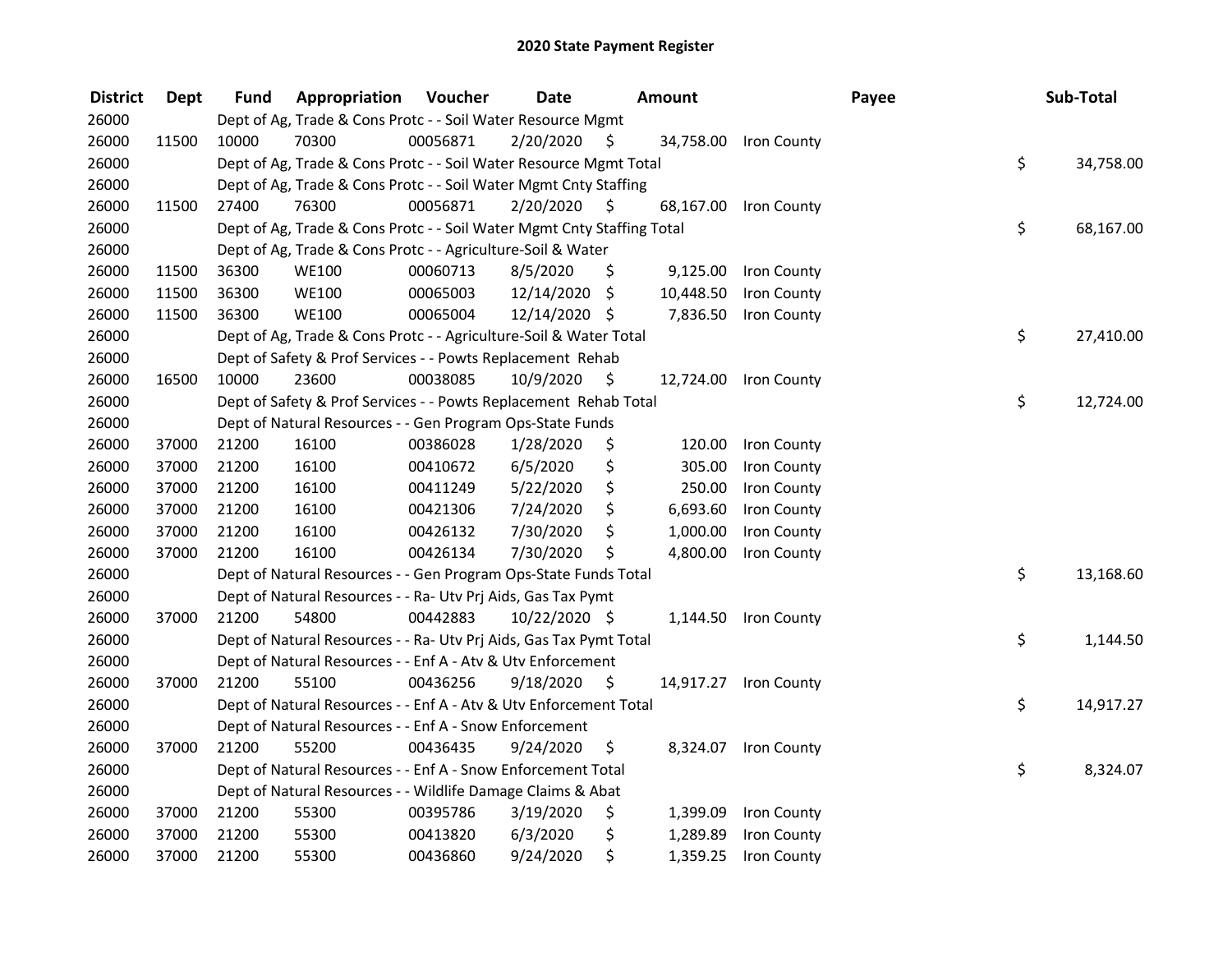| <b>District</b> | <b>Dept</b> | Fund  | Appropriation                                                      | Voucher  | <b>Date</b>   |     | Amount    |                       | Payee | Sub-Total        |
|-----------------|-------------|-------|--------------------------------------------------------------------|----------|---------------|-----|-----------|-----------------------|-------|------------------|
| 26000           | 37000       | 21200 | 55300                                                              | 00448156 | 11/19/2020 \$ |     |           | 4,929.27 Iron County  |       |                  |
| 26000           |             |       | Dept of Natural Resources - - Wildlife Damage Claims & Abat Total  |          |               |     |           |                       |       | \$<br>8,977.50   |
| 26000           |             |       | Dept of Natural Resources - - Resaids - County Cons Aids           |          |               |     |           |                       |       |                  |
| 26000           | 37000       | 21200 | 56300                                                              | 00386716 | 1/31/2020     | \$  |           | 2,650.00 Iron County  |       |                  |
| 26000           |             |       | Dept of Natural Resources - - Resaids - County Cons Aids Total     |          |               |     |           |                       |       | \$<br>2,650.00   |
| 26000           |             |       | Dept of Natural Resources - - Ra- Fish, WI & Forestry              |          |               |     |           |                       |       |                  |
| 26000           | 37000       | 21200 | 56400                                                              | 00400722 | 4/9/2020      | \$  |           | 8,192.38 Iron County  |       |                  |
| 26000           |             |       | Dept of Natural Resources - - Ra- Fish, WI & Forestry Total        |          |               |     |           |                       |       | \$<br>8,192.38   |
| 26000           |             |       | Dept of Natural Resources - - Resaids - Forest Croplnd & Mfl       |          |               |     |           |                       |       |                  |
| 26000           | 37000       | 21200 | 56600                                                              | 00436093 | 9/18/2020     | -\$ |           | 37,095.95 Iron County |       |                  |
| 26000           |             |       | Dept of Natural Resources - - Resaids - Forest CropInd & Mfl Total |          |               |     |           |                       |       | \$<br>37,095.95  |
| 26000           |             |       | Dept of Natural Resources - - Ra- Suppl Snow Trail Aids            |          |               |     |           |                       |       |                  |
| 26000           | 37000       | 21200 | 56900                                                              | 00391614 | 3/2/2020      | \$  | 91,260.00 | Iron County           |       |                  |
| 26000           | 37000       | 21200 | 56900                                                              | 00442884 | 10/22/2020    | -\$ | 1,862.38  | Iron County           |       |                  |
| 26000           |             |       | Dept of Natural Resources - - Ra- Suppl Snow Trail Aids Total      |          |               |     |           |                       |       | \$<br>93,122.38  |
| 26000           |             |       | Dept of Natural Resources - - Resaids - Cnty Forst & Admin         |          |               |     |           |                       |       |                  |
| 26000           | 37000       | 21200 | 57200                                                              | 00395733 | 3/16/2020     | \$  | 58,903.44 | Iron County           |       |                  |
| 26000           |             |       | Dept of Natural Resources - - Resaids - Cnty Forst & Admin Total   |          |               |     |           |                       |       | \$<br>58,903.44  |
| 26000           |             |       | Dept of Natural Resources - - Ra- Cnty Snow Trail & Area Aid       |          |               |     |           |                       |       |                  |
| 26000           | 37000       | 21200 | 57400                                                              | 00429022 | 8/14/2020     | \$  | 46,395.00 | Iron County           |       |                  |
| 26000           | 37000       | 21200 | 57400                                                              | 00442878 | 10/22/2020    | \$  | 1,144.50  | Iron County           |       |                  |
| 26000           | 37000       | 21200 | 57400                                                              | 00452387 | 12/17/2020 \$ |     | 22,960.50 | Iron County           |       |                  |
| 26000           |             |       | Dept of Natural Resources - - Ra- Cnty Snow Trail & Area Aid Total |          |               |     |           |                       |       | \$<br>70,500.00  |
| 26000           |             |       | Dept of Natural Resources - - Ra- Snowmobile Trail Areas           |          |               |     |           |                       |       |                  |
| 26000           | 37000       | 21200 | 57500                                                              | 00428782 | 8/14/2020     | \$  | 46,200.00 | Iron County           |       |                  |
| 26000           | 37000       | 21200 | 57500                                                              | 00438095 | 9/30/2020     | \$  | 92,400.00 | Iron County           |       |                  |
| 26000           |             |       | Dept of Natural Resources - - Ra- Snowmobile Trail Areas Total     |          |               |     |           |                       |       | \$<br>138,600.00 |
| 26000           |             |       | Dept of Natural Resources - - Ra- Atv Prj Aids, Gas Tax Pymt       |          |               |     |           |                       |       |                  |
| 26000           | 37000       | 21200 | 57600                                                              | 00429023 | 8/14/2020     | \$  | 47,640.00 | Iron County           |       |                  |
| 26000           | 37000       | 21200 | 57600                                                              | 00429025 | 8/14/2020     | \$  | 16,750.00 | Iron County           |       |                  |
| 26000           | 37000       | 21200 | 57600                                                              | 00430848 | 8/25/2020     | \$  | 8,330.00  | Iron County           |       |                  |
| 26000           | 37000       | 21200 | 57600                                                              | 00442875 | 10/22/2020    | \$  | 41,156.88 | Iron County           |       |                  |
| 26000           |             |       | Dept of Natural Resources - - Ra- Atv Prj Aids, Gas Tax Pymt Total |          |               |     |           |                       |       | \$<br>113,876.88 |
| 26000           |             |       | Dept of Natural Resources - - Ea - Lake Protection                 |          |               |     |           |                       |       |                  |
| 26000           | 37000       | 21200 | 66300                                                              | 00385168 | 1/24/2020     | \$  |           | 25,000.00 Iron County |       |                  |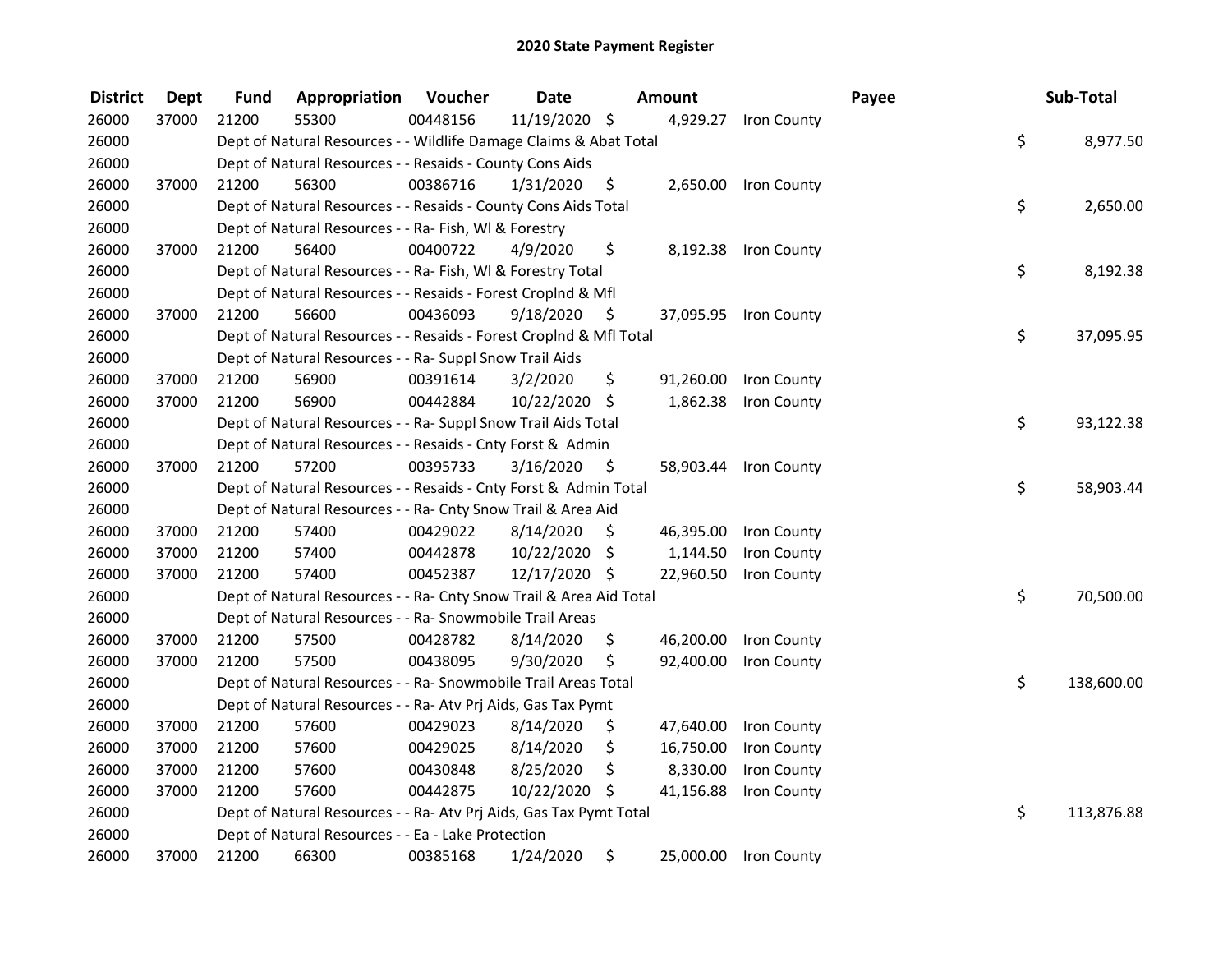| <b>District</b> | <b>Dept</b> | Fund  | Appropriation                                                      | Voucher  | <b>Date</b>   |      | Amount     |                       | Payee | Sub-Total       |
|-----------------|-------------|-------|--------------------------------------------------------------------|----------|---------------|------|------------|-----------------------|-------|-----------------|
| 26000           |             |       | Dept of Natural Resources - - Ea - Lake Protection Total           |          |               |      |            |                       |       | \$<br>25,000.00 |
| 26000           |             |       | Dept of Natural Resources - - Petrostorage Envr Remd Awards        |          |               |      |            |                       |       |                 |
| 26000           | 37000       | 27200 | 66700                                                              | 00388297 | 2/4/2020      | \$   |            | 887.27 Iron County    |       |                 |
| 26000           | 37000       | 27200 | 66700                                                              | 00427122 | 7/31/2020     | \$   | 1,946.55   | Iron County           |       |                 |
| 26000           | 37000       | 27200 | 66700                                                              | 00427124 | 7/31/2020     | \$   | 5,580.87   | Iron County           |       |                 |
| 26000           |             |       | Dept of Natural Resources - - Petrostorage Envr Remd Awards Total  |          |               |      |            |                       |       | \$<br>8,414.69  |
| 26000           |             |       | Dept of Natural Resources - - Fin Asst For Responsible Units       |          |               |      |            |                       |       |                 |
| 26000           | 37000       | 27400 | 67000                                                              | 00413027 | 5/29/2020     | - \$ |            | 86,770.82 Iron County |       |                 |
| 26000           |             |       | Dept of Natural Resources - - Fin Asst For Responsible Units Total |          |               |      |            |                       |       | \$<br>86,770.82 |
| 26000           |             |       | Dept of Natural Resources - - Recycling Consolidation Grants       |          |               |      |            |                       |       |                 |
| 26000           | 37000       | 27400 | 67300                                                              | 00413027 | 5/29/2020     | \$   |            | 1,487.66 Iron County  |       |                 |
| 26000           |             |       | Dept of Natural Resources - - Recycling Consolidation Grants Total |          |               |      |            |                       |       | \$<br>1,487.66  |
| 26000           |             |       | Dept of Natural Resources - - Land Acquisition                     |          |               |      |            |                       |       |                 |
| 26000           | 37000       | 36300 | <b>TA100</b>                                                       | 00452035 | 12/15/2020 \$ |      | 33,471.00  | Iron County           |       |                 |
| 26000           |             |       | Dept of Natural Resources - - Land Acquisition Total               |          |               |      |            |                       |       | \$<br>33,471.00 |
| 26000           |             |       | Dept of Natural Resources - - GPO - Sd Water Loan Prog, Fed        |          |               |      |            |                       |       |                 |
| 26000           | 37000       | 57300 | 48200                                                              | 00380873 | 1/21/2020     | \$   | 3,670.00   | Iron County           |       |                 |
| 26000           | 37000       | 57300 | 48200                                                              | 00400359 | 4/8/2020      | \$   | 1,903.00   | Iron County           |       |                 |
| 26000           | 37000       | 57300 | 48200                                                              | 00418812 | 7/16/2020     | \$   | 1,903.00   | Iron County           |       |                 |
| 26000           | 37000       | 57300 | 48200                                                              | 00436789 | 10/21/2020    | \$   | 1,903.00   | Iron County           |       |                 |
| 26000           |             |       | Dept of Natural Resources - - GPO - Sd Water Loan Prog, Fed Total  |          |               |      |            |                       |       | \$<br>9,379.00  |
| 26000           |             |       | WI Dept of Transportation - - Eldly&Disa Co/Aid Sf                 |          |               |      |            |                       |       |                 |
| 26000           | 39500       | 21100 | 16800                                                              | 00489509 | 2/7/2020      | \$   | 79,889.00  | Iron County           |       |                 |
| 26000           | 39500       | 21100 | 16800                                                              | 00537387 | 6/16/2020     | \$   | 351.00     | Iron County           |       |                 |
| 26000           |             |       | WI Dept of Transportation - - Eldly&Disa Co/Aid Sf Total           |          |               |      |            |                       |       | \$<br>80,240.00 |
| 26000           |             |       | WI Dept of Transportation - - County Forest Aids                   |          |               |      |            |                       |       |                 |
| 26000           | 39500       | 21100 | 17000                                                              | 00500018 | 3/10/2020     | \$   |            | 16,697.07 Iron County |       |                 |
| 26000           |             |       | WI Dept of Transportation - - County Forest Aids Total             |          |               |      |            |                       |       | \$<br>16,697.07 |
| 26000           |             |       | WI Dept of Transportation - - Hwy Sfty Loc Aid Ffd                 |          |               |      |            |                       |       |                 |
| 26000           | 39500       | 21100 | 18500                                                              | 00601409 | 10/19/2020 \$ |      | 3,972.00   | Iron County           |       |                 |
| 26000           |             |       | WI Dept of Transportation - - Hwy Sfty Loc Aid Ffd Total           |          |               |      |            |                       |       | \$<br>3,972.00  |
| 26000           |             |       | WI Dept of Transportation - - Trans Aids To Co.-Sf                 |          |               |      |            |                       |       |                 |
| 26000           | 39500       | 21100 | 19000                                                              | 00475449 | 1/6/2020      | \$   |            | 76,861.53 Iron County |       |                 |
| 26000           | 39500       | 21100 | 19000                                                              | 00542296 | 7/6/2020      | \$   | 153,723.06 | Iron County           |       |                 |
| 26000           | 39500       | 21100 | 19000                                                              | 00585122 | 10/5/2020     | \$   | 76,861.54  | Iron County           |       |                 |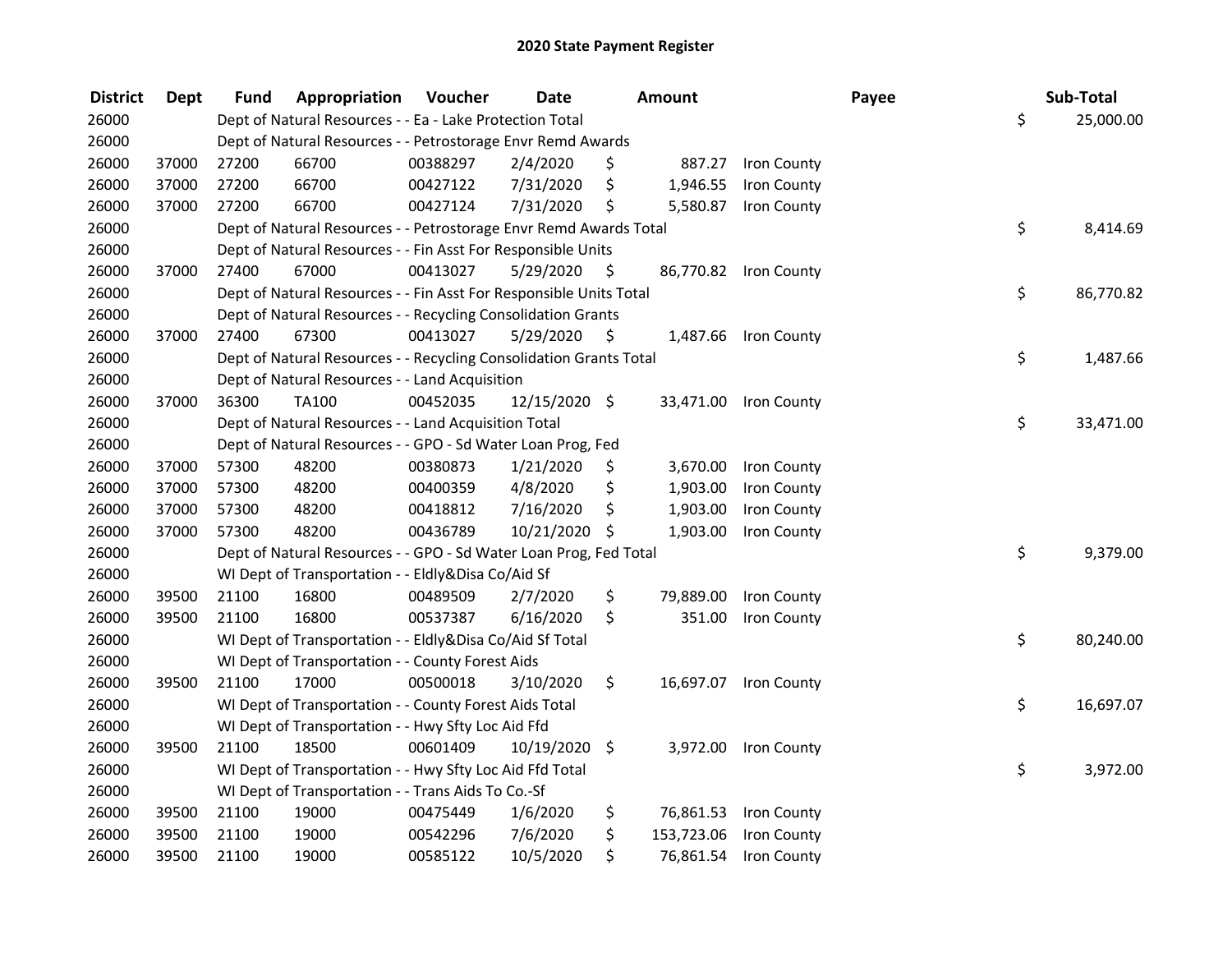| <b>District</b> | <b>Dept</b> | <b>Fund</b> | Appropriation                                            | Voucher  | <b>Date</b> |     | <b>Amount</b> |             | Payee | Sub-Total        |
|-----------------|-------------|-------------|----------------------------------------------------------|----------|-------------|-----|---------------|-------------|-------|------------------|
| 26000           |             |             | WI Dept of Transportation - - Trans Aids To Co.-Sf Total |          |             |     |               |             |       | \$<br>307,446.13 |
| 26000           |             |             | WI Dept of Transportation - - Loc Rd Imp Prg St Fd       |          |             |     |               |             |       |                  |
| 26000           | 39500       | 21100       | 27800                                                    | 00555842 | 7/31/2020   | \$  | 2,383.09      | Iron County |       |                  |
| 26000           | 39500       | 21100       | 27800                                                    | 00608278 | 10/29/2020  | \$  | 76,304.99     | Iron County |       |                  |
| 26000           |             |             | WI Dept of Transportation - - Loc Rd Imp Prg St Fd Total |          |             |     |               |             |       | \$<br>78,688.08  |
| 26000           |             |             | WI Dept of Transportation - - Hwy Mgmt & Opers Sf        |          |             |     |               |             |       |                  |
| 26000           | 39500       | 21100       | 36500                                                    | 00489015 | 2/5/2020    | \$  | 324.00        | Iron County |       |                  |
| 26000           | 39500       | 21100       | 36500                                                    | 00504500 | 3/20/2020   | \$  | 162.00        | Iron County |       |                  |
| 26000           | 39500       | 21100       | 36500                                                    | 00516355 | 4/17/2020   | \$  | 162.00        | Iron County |       |                  |
| 26000           | 39500       | 21100       | 36500                                                    | 00527958 | 5/19/2020   | \$  | 162.00        | Iron County |       |                  |
| 26000           | 39500       | 21100       | 36500                                                    | 00539944 | 6/19/2020   | \$  | 162.00        | Iron County |       |                  |
| 26000           | 39500       | 21100       | 36500                                                    | 00553645 | 7/23/2020   | \$  | 162.00        | Iron County |       |                  |
| 26000           | 39500       | 21100       | 36500                                                    | 00566279 | 8/14/2020   | \$  | 162.00        | Iron County |       |                  |
| 26000           | 39500       | 21100       | 36500                                                    | 00584403 | 9/18/2020   | \$  | 162.00        | Iron County |       |                  |
| 26000           | 39500       | 21100       | 36500                                                    | 00602604 | 10/20/2020  | \$  | 324.00        | Iron County |       |                  |
| 26000           | 39500       | 21100       | 36500                                                    | 00616898 | 11/18/2020  | \$  | 162.00        | Iron County |       |                  |
| 26000           | 39500       | 21100       | 36500                                                    | 00626229 | 12/14/2020  | -\$ | 419.74        | Iron County |       |                  |
| 26000           |             |             | WI Dept of Transportation - - Hwy Mgmt & Opers Sf Total  |          |             |     |               |             |       | \$<br>2,363.74   |
| 26000           |             |             | WI Dept of Transportation - - Routine Maint Sf           |          |             |     |               |             |       |                  |
| 26000           | 39500       | 21100       | 36800                                                    | 00468284 | 1/2/2020    | \$  | 459.00        | Iron County |       |                  |
| 26000           | 39500       | 21100       | 36800                                                    | 00480730 | 2/5/2020    | \$  | 459.00        | Iron County |       |                  |
| 26000           | 39500       | 21100       | 36800                                                    | 00489015 | 2/5/2020    | \$  | 165,270.73    | Iron County |       |                  |
| 26000           | 39500       | 21100       | 36800                                                    | 00492567 | 2/20/2020   | \$  | 65,754.85     | Iron County |       |                  |
| 26000           | 39500       | 21100       | 36800                                                    | 00492568 | 2/20/2020   | \$  | 6,869.44      | Iron County |       |                  |
| 26000           | 39500       | 21100       | 36800                                                    | 00502444 | 3/13/2020   | \$  | 146,686.75    | Iron County |       |                  |
| 26000           | 39500       | 21100       | 36800                                                    | 00509730 | 3/31/2020   | \$  | 2,752.84      | Iron County |       |                  |
| 26000           | 39500       | 21100       | 36800                                                    | 00510278 | 4/1/2020    | \$  | 994.54        | Iron County |       |                  |
| 26000           | 39500       | 21100       | 36800                                                    | 00520727 | 4/29/2020   | \$  | 77,565.60     | Iron County |       |                  |
| 26000           | 39500       | 21100       | 36800                                                    | 00521932 | 5/4/2020    | \$  | 21,546.00     | Iron County |       |                  |
| 26000           | 39500       | 21100       | 36800                                                    | 00522622 | 5/5/2020    | \$  | 59,182.00     | Iron County |       |                  |
| 26000           | 39500       | 21100       | 36800                                                    | 00529970 | 5/26/2020   | \$  | 59,727.73     | Iron County |       |                  |
| 26000           | 39500       | 21100       | 36800                                                    | 00545484 | 6/30/2020   | \$  | 66,481.12     | Iron County |       |                  |
| 26000           | 39500       | 21100       | 36800                                                    | 00552971 | 7/16/2020   | \$  | 75,382.29     | Iron County |       |                  |
| 26000           | 39500       | 21100       | 36800                                                    | 00554541 | 7/23/2020   | \$  | 110.98        | Iron County |       |                  |
| 26000           | 39500       | 21100       | 36800                                                    | 00560614 | 8/4/2020    | \$  | 36,774.70     | Iron County |       |                  |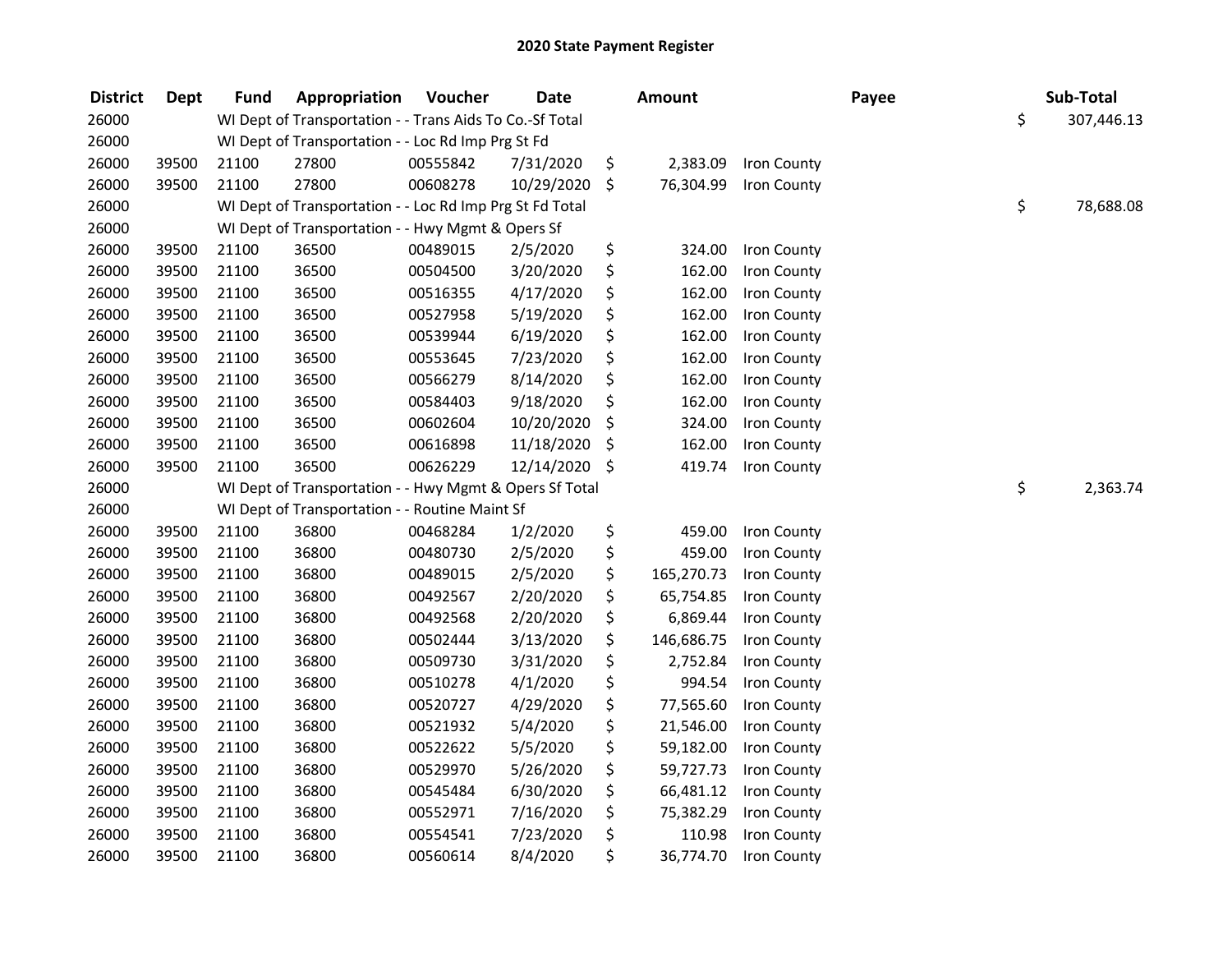| <b>District</b> | <b>Dept</b> | <b>Fund</b> | Appropriation                                           | Voucher  | <b>Date</b>   |     | <b>Amount</b> | Payee                                                                                                         | Sub-Total          |
|-----------------|-------------|-------------|---------------------------------------------------------|----------|---------------|-----|---------------|---------------------------------------------------------------------------------------------------------------|--------------------|
| 26000           | 39500       | 21100       | 36800                                                   | 00566279 | 8/14/2020     | \$  | 158.38        | Iron County                                                                                                   |                    |
| 26000           | 39500       | 21100       | 36800                                                   | 00572611 | 8/24/2020     | \$  | 35,688.30     | Iron County                                                                                                   |                    |
| 26000           | 39500       | 21100       | 36800                                                   | 00584403 | 9/18/2020     | \$  | 331.31        | Iron County                                                                                                   |                    |
| 26000           | 39500       | 21100       | 36800                                                   | 00588351 | 9/22/2020     | \$  | 56,231.32     | Iron County                                                                                                   |                    |
| 26000           | 39500       | 21100       | 36800                                                   | 00591182 | 9/28/2020     | \$  | 954.21        | Iron County                                                                                                   |                    |
| 26000           | 39500       | 21100       | 36800                                                   | 00602604 | 10/20/2020    | \$  | 56.86         | Iron County                                                                                                   |                    |
| 26000           | 39500       | 21100       | 36800                                                   | 00606223 | 10/27/2020    | -\$ | 23,207.44     | Iron County                                                                                                   |                    |
| 26000           | 39500       | 21100       | 36800                                                   | 00616898 | 11/18/2020    | \$  | 1,334.34      | Iron County                                                                                                   |                    |
| 26000           | 39500       | 21100       | 36800                                                   | 00617778 | 11/19/2020    | \$  | 55,549.53     | Iron County                                                                                                   |                    |
| 26000           | 39500       | 21100       | 36800                                                   | 00626229 | 12/14/2020    | \$  | 271.01        | Iron County                                                                                                   |                    |
| 26000           | 39500       | 21100       | 36800                                                   | 00628501 | 12/16/2020    | \$  | 57,146.58     | Iron County                                                                                                   |                    |
| 26000           |             |             | WI Dept of Transportation - - Routine Maint Sf Total    |          |               |     |               |                                                                                                               | \$<br>1,016,946.85 |
| 26000           |             |             | WI Dept of Transportation - - Hwy Mgmt & Opers Ff       |          |               |     |               |                                                                                                               |                    |
| 26000           | 39500       | 21100       | 38500                                                   | 00499080 | 3/4/2020      | \$  | 2,420.00      | Iron County                                                                                                   |                    |
| 26000           |             |             | WI Dept of Transportation - - Hwy Mgmt & Opers Ff Total |          |               |     |               |                                                                                                               | \$<br>2,420.00     |
| 26000           |             |             |                                                         |          |               |     |               | Department of Corrections - - Reimbursing Counties For Probation, Extended Supervision And Parole Holds       |                    |
| 26000           | 41000       | 10000       | 11600                                                   | 00392591 | 11/5/2020     | \$  |               | 640.00 Iron County                                                                                            |                    |
| 26000           |             |             |                                                         |          |               |     |               | Department of Corrections - - Reimbursing Counties For Probation, Extended Supervision And Parole Holds Total | \$<br>640.00       |
| 26000           |             |             | Child Abuse & Neglect Prev Bd - - General Aids          |          |               |     |               |                                                                                                               |                    |
| 26000           | 43300       | 10000       | 99000                                                   | 00002365 | 4/24/2020     | \$  | 4,543.35      | Iron County                                                                                                   |                    |
| 26000           |             |             | Child Abuse & Neglect Prev Bd - - General Aids Total    |          |               |     |               |                                                                                                               | \$<br>4,543.35     |
| 26000           |             |             | Department of Health Services - - State/Federal Aids    |          |               |     |               |                                                                                                               |                    |
| 26000           | 43500       | 10000       | 00000                                                   | 92007    | $1/1/2020$ \$ |     | 31,602.00     | Iron County                                                                                                   |                    |
| 26000           | 43500       | 10000       | 00000                                                   | 92008    | $2/1/2020$ \$ |     | 21,270.00     | Iron County                                                                                                   |                    |
| 26000           | 43500       | 10000       | 00000                                                   | 92009    | $3/1/2020$ \$ |     | 86,425.00     | Iron County                                                                                                   |                    |
| 26000           | 43500       | 10000       | 00000                                                   | 92010    | $4/1/2020$ \$ |     | 13,412.00     | Iron County                                                                                                   |                    |
| 26000           | 43500       | 10000       | 00000                                                   | 92011    | $5/1/2020$ \$ |     | 46,987.00     | Iron County                                                                                                   |                    |
| 26000           | 43500       | 10000       | 00000                                                   | 92012    | $6/1/2020$ \$ |     | 26,943.00     | Iron County                                                                                                   |                    |
| 26000           | 43500       | 10000       | 00000                                                   | 92013    | $6/1/2020$ \$ |     | 4,373.00      | Iron County                                                                                                   |                    |
| 26000           | 43500       | 10000       | 00000                                                   | 92100    | $7/1/2020$ \$ |     | 279,634.00    | Iron County                                                                                                   |                    |
| 26000           | 43500       | 10000       | 00000                                                   | 92101    | $8/1/2020$ \$ |     | 11,374.00     | Iron County                                                                                                   |                    |
| 26000           | 43500       | 10000       | 00000                                                   | 92102    | $9/1/2020$ \$ |     | 43,394.00     | Iron County                                                                                                   |                    |
| 26000           | 43500       | 10000       | 00000                                                   | 92103    | 10/1/2020 \$  |     | 53,666.00     | Iron County                                                                                                   |                    |
| 26000           | 43500       | 10000       | 00000                                                   | 92104    | 11/1/2020 \$  |     | 92,621.00     | Iron County                                                                                                   |                    |
| 26000           | 43500       | 10000       | 00000                                                   | 92105    | 12/1/2020 \$  |     | 51,921.00     | Iron County                                                                                                   |                    |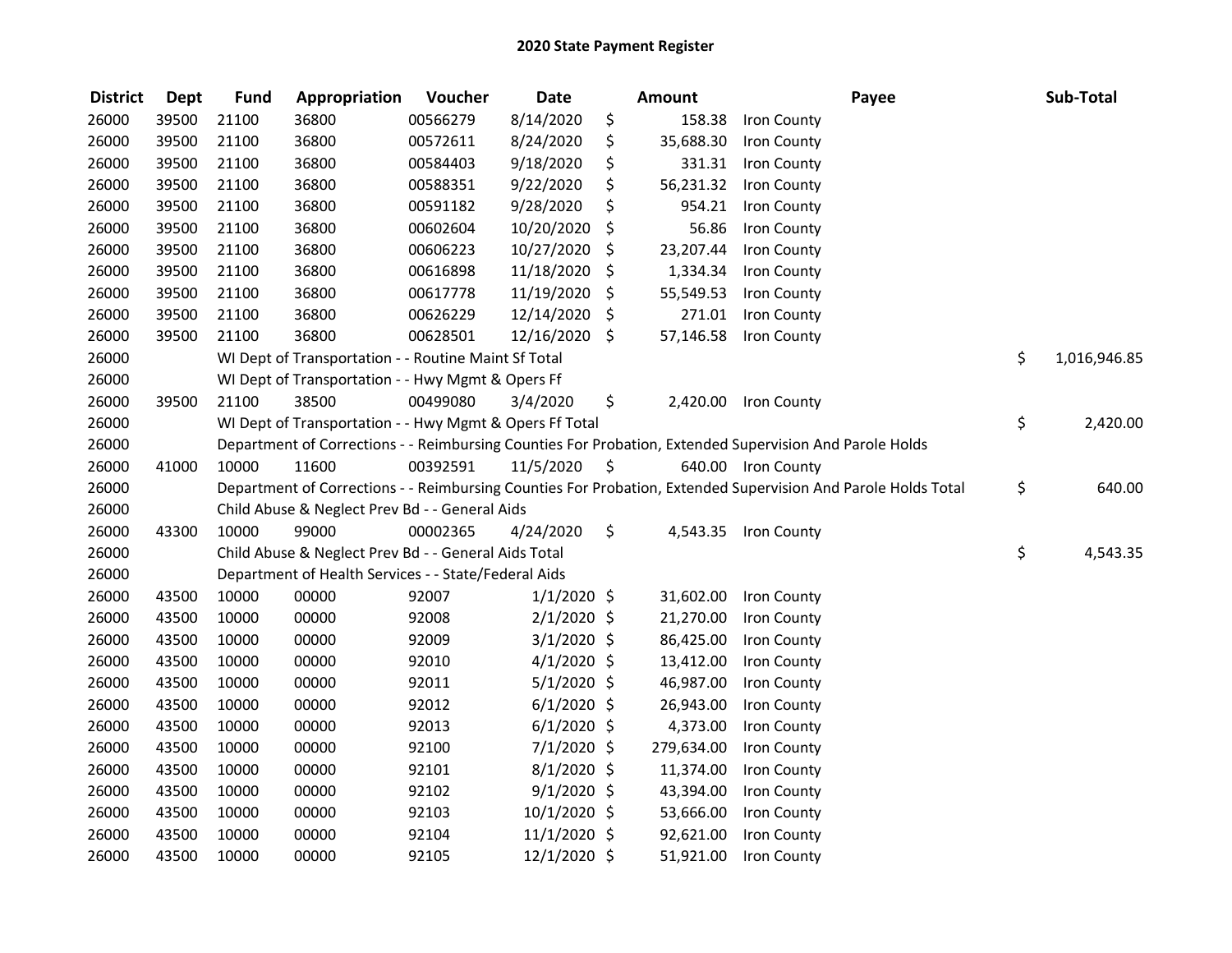| <b>District</b> | <b>Dept</b> | <b>Fund</b> | Appropriation                                                          | Voucher  | <b>Date</b> | <b>Amount</b>   |             | Payee | Sub-Total        |
|-----------------|-------------|-------------|------------------------------------------------------------------------|----------|-------------|-----------------|-------------|-------|------------------|
| 26000           |             |             | Department of Health Services - - State/Federal Aids Total             |          |             |                 |             |       | \$<br>763,622.00 |
| 26000           |             |             | Department of Health Services - - General Program Operations           |          |             |                 |             |       |                  |
| 26000           | 43500       | 10000       | 40100                                                                  | 00352941 | 4/7/2020    | \$<br>1.50      | Iron County |       |                  |
| 26000           | 43500       | 10000       | 40100                                                                  | 00363101 | 6/17/2020   | \$<br>15.00     | Iron County |       |                  |
| 26000           | 43500       | 10000       | 40100                                                                  | 00366755 | 7/8/2020    | \$<br>1.00      | Iron County |       |                  |
| 26000           | 43500       | 10000       | 40100                                                                  | 00366756 | 7/8/2020    | \$<br>15.00     | Iron County |       |                  |
| 26000           | 43500       | 10000       | 40100                                                                  | 00376173 | 9/1/2020    | \$<br>1.50      | Iron County |       |                  |
| 26000           |             |             | Department of Health Services - - General Program Operations Total     |          |             |                 |             |       | \$<br>34.00      |
| 26000           |             |             | Department of Health Services - - Medical Assistance State Admin       |          |             |                 |             |       |                  |
| 26000           | 43500       | 10000       | 44000                                                                  | 00352941 | 4/7/2020    | \$<br>1.50      | Iron County |       |                  |
| 26000           | 43500       | 10000       | 44000                                                                  | 00363101 | 6/17/2020   | \$<br>15.00     | Iron County |       |                  |
| 26000           | 43500       | 10000       | 44000                                                                  | 00366755 | 7/8/2020    | \$<br>1.00      | Iron County |       |                  |
| 26000           | 43500       | 10000       | 44000                                                                  | 00366756 | 7/8/2020    | \$<br>15.00     | Iron County |       |                  |
| 26000           | 43500       | 10000       | 44000                                                                  | 00376173 | 9/1/2020    | \$<br>1.50      | Iron County |       |                  |
| 26000           |             |             | Department of Health Services - - Medical Assistance State Admin Total |          |             |                 |             |       | \$<br>34.00      |
| 26000           |             |             | Dept of Children and Families - - Fees For Administrative Servic       |          |             |                 |             |       |                  |
| 26000           | 43700       | 10000       | 23100                                                                  | 00065102 | 1/27/2020   | \$<br>5.00      | Iron County |       |                  |
| 26000           | 43700       | 10000       | 23100                                                                  | 00069715 | 5/1/2020    | \$<br>10.00     | Iron County |       |                  |
| 26000           |             |             | Dept of Children and Families - - Fees For Administrative Servic Total |          |             |                 |             |       | \$<br>15.00      |
| 26000           |             |             | Dept of Children and Families - - General Aids                         |          |             |                 |             |       |                  |
| 26000           | 43700       | 10000       | 99000                                                                  | 00064502 | 1/6/2020    | \$<br>14,040.64 | Iron County |       |                  |
| 26000           | 43700       | 10000       | 99000                                                                  | 00065353 | 1/30/2020   | \$<br>15,019.83 | Iron County |       |                  |
| 26000           | 43700       | 10000       | 99000                                                                  | 00065652 | 2/5/2020    | \$<br>3,945.27  | Iron County |       |                  |
| 26000           | 43700       | 10000       | 99000                                                                  | 00066848 | 3/5/2020    | \$<br>39,547.63 | Iron County |       |                  |
| 26000           | 43700       | 10000       | 99000                                                                  | 00066922 | 3/5/2020    | \$<br>110.78    | Iron County |       |                  |
| 26000           | 43700       | 10000       | 99000                                                                  | 00068258 | 4/6/2020    | \$<br>42,519.88 | Iron County |       |                  |
| 26000           | 43700       | 10000       | 99000                                                                  | 00069366 | 4/30/2020   | \$<br>13,798.51 | Iron County |       |                  |
| 26000           | 43700       | 10000       | 99000                                                                  | 00069898 | 5/5/2020    | \$<br>34,417.62 | Iron County |       |                  |
| 26000           | 43700       | 10000       | 99000                                                                  | 00070043 | 5/8/2020    | \$<br>1,200.00  | Iron County |       |                  |
| 26000           | 43700       | 10000       | 99000                                                                  | 00070862 | 6/5/2020    | \$<br>6,961.97  | Iron County |       |                  |
| 26000           | 43700       | 10000       | 99000                                                                  | 00071477 | 6/17/2020   | \$<br>2,266.49  | Iron County |       |                  |
| 26000           | 43700       | 10000       | 99000                                                                  | 00072316 | 7/6/2020    | \$<br>13,784.81 | Iron County |       |                  |
| 26000           | 43700       | 10000       | 99000                                                                  | 00073323 | 7/30/2020   | \$<br>18,175.90 | Iron County |       |                  |
| 26000           | 43700       | 10000       | 99000                                                                  | 00073559 | 8/5/2020    | \$<br>5,443.39  | Iron County |       |                  |
| 26000           | 43700       | 10000       | 99000                                                                  | 00073876 | 8/12/2020   | \$<br>3,013.00  | Iron County |       |                  |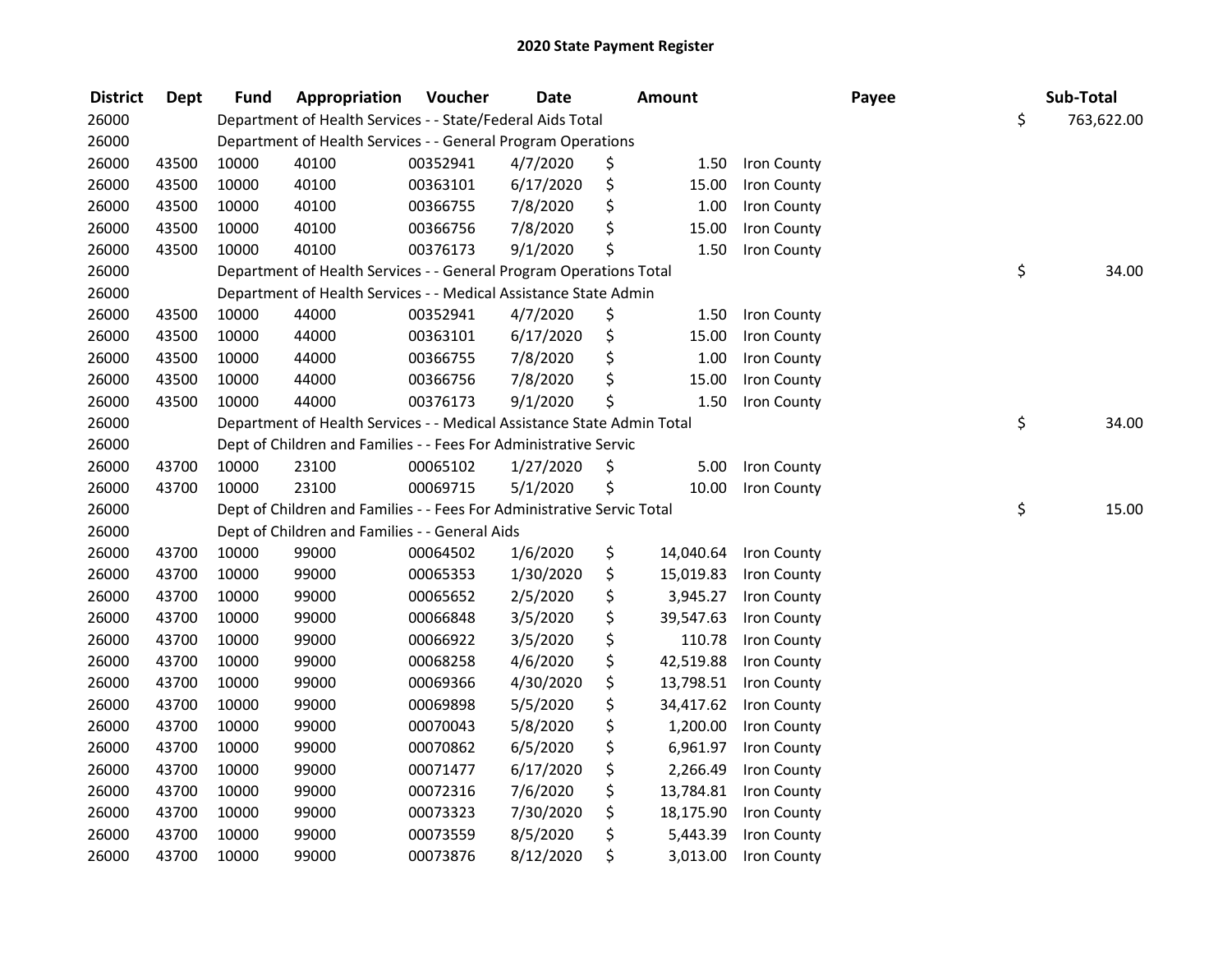| <b>District</b> | <b>Dept</b> | <b>Fund</b> | Appropriation                                                         | Voucher  | <b>Date</b> |     | <b>Amount</b> |             | Payee | Sub-Total        |
|-----------------|-------------|-------------|-----------------------------------------------------------------------|----------|-------------|-----|---------------|-------------|-------|------------------|
| 26000           | 43700       | 10000       | 99000                                                                 | 00074665 | 9/8/2020    | \$  | 31,509.39     | Iron County |       |                  |
| 26000           | 43700       | 10000       | 99000                                                                 | 00074788 | 9/10/2020   | \$  | 208,702.00    | Iron County |       |                  |
| 26000           | 43700       | 10000       | 99000                                                                 | 00075095 | 9/17/2020   | \$  | 18,538.00     | Iron County |       |                  |
| 26000           | 43700       | 10000       | 99000                                                                 | 00075096 | 9/17/2020   | \$  | 125.00        | Iron County |       |                  |
| 26000           | 43700       | 10000       | 99000                                                                 | 00075210 | 9/18/2020   | \$  | 3,027.02      | Iron County |       |                  |
| 26000           | 43700       | 10000       | 99000                                                                 | 00075905 | 10/5/2020   | \$  | 916.83        | Iron County |       |                  |
| 26000           | 43700       | 10000       | 99000                                                                 | 00076798 | 10/30/2020  | \$  | 17,248.87     | Iron County |       |                  |
| 26000           | 43700       | 10000       | 99000                                                                 | 00077025 | 11/5/2020   | \$  | 9,626.14      | Iron County |       |                  |
| 26000           | 43700       | 10000       | 99000                                                                 | 00077153 | 11/6/2020   | \$  | 5,244.00      | Iron County |       |                  |
| 26000           | 43700       | 10000       | 99000                                                                 | 00078157 | 12/4/2020   | \$  | 2,700.00      | Iron County |       |                  |
| 26000           | 43700       | 10000       | 99000                                                                 | 00078244 | 12/7/2020   | \$  | 1,571.43      | Iron County |       |                  |
| 26000           |             |             | Dept of Children and Families - - General Aids Total                  |          |             |     |               |             |       | \$<br>513,454.40 |
| 26000           |             |             | Dept of Workforce Development - - Auxiliary Services                  |          |             |     |               |             |       |                  |
| 26000           | 44500       | 10000       | 13000                                                                 | 00304272 | 11/3/2020   | \$  | 5.00          | Iron County |       |                  |
| 26000           |             |             | Dept of Workforce Development - - Auxiliary Services Total            |          |             |     |               |             |       | \$<br>5.00       |
| 26000           |             |             | Dept of Workforce Development - - Ui Admin Fed                        |          |             |     |               |             |       |                  |
| 26000           | 44500       | 10000       | 15100                                                                 | 00267647 | 1/14/2020   | \$  | 15.00         | Iron County |       |                  |
| 26000           | 44500       | 10000       | 15100                                                                 | 00270888 | 2/4/2020    | \$  | 40.00         | Iron County |       |                  |
| 26000           | 44500       | 10000       | 15100                                                                 | 00275618 | 3/3/2020    | \$  | 25.00         | Iron County |       |                  |
| 26000           | 44500       | 10000       | 15100                                                                 | 00280602 | 4/2/2020    | \$  | 10.00         | Iron County |       |                  |
| 26000           | 44500       | 10000       | 15100                                                                 | 00290167 | 7/2/2020    | \$  | 10.00         | Iron County |       |                  |
| 26000           | 44500       | 10000       | 15100                                                                 | 00296640 | 9/2/2020    | \$  | 10.00         | Iron County |       |                  |
| 26000           |             |             | Dept of Workforce Development - - Ui Admin Fed Total                  |          |             |     |               |             |       | \$<br>110.00     |
| 26000           |             |             | Dept of Workforce Development - - Wc Ops Uninsured Emplyr Admin       |          |             |     |               |             |       |                  |
| 26000           | 44500       | 22700       | 17700                                                                 | 00282359 | 4/16/2020   | \$, | 20.00         | Iron County |       |                  |
| 26000           | 44500       | 22700       | 17700                                                                 | 00296461 | 9/1/2020    | \$  | 5.00          | Iron County |       |                  |
| 26000           | 44500       | 22700       | 17700                                                                 | 00296467 | 9/1/2020    | \$  | 5.00          | Iron County |       |                  |
| 26000           |             |             | Dept of Workforce Development - - Wc Ops Uninsured Emplyr Admin Total |          |             |     |               |             |       | \$<br>30.00      |
| 26000           |             |             | Department of Justice - - Crime Laboratories, Dna                     |          |             |     |               |             |       |                  |
| 26000           | 45500       | 10000       | 22100                                                                 | 00085829 | 7/16/2020   | \$  | 50.00         | Iron County |       |                  |
| 26000           |             |             | Department of Justice - - Crime Laboratories, Dna Total               |          |             |     |               |             |       | \$<br>50.00      |
| 26000           |             |             | Department of Justice - - Law Enforcement Train, Local                |          |             |     |               |             |       |                  |
| 26000           | 45500       | 10000       | 23100                                                                 | 00085129 | 8/3/2020    | \$  | 3,447.68      | Iron County |       |                  |
| 26000           | 45500       | 10000       | 23100                                                                 | 00091240 | 12/2/2020   | \$  | 3,360.00      | Iron County |       |                  |
| 26000           |             |             | Department of Justice - - Law Enforcement Train, Local Total          |          |             |     |               |             |       | \$<br>6,807.68   |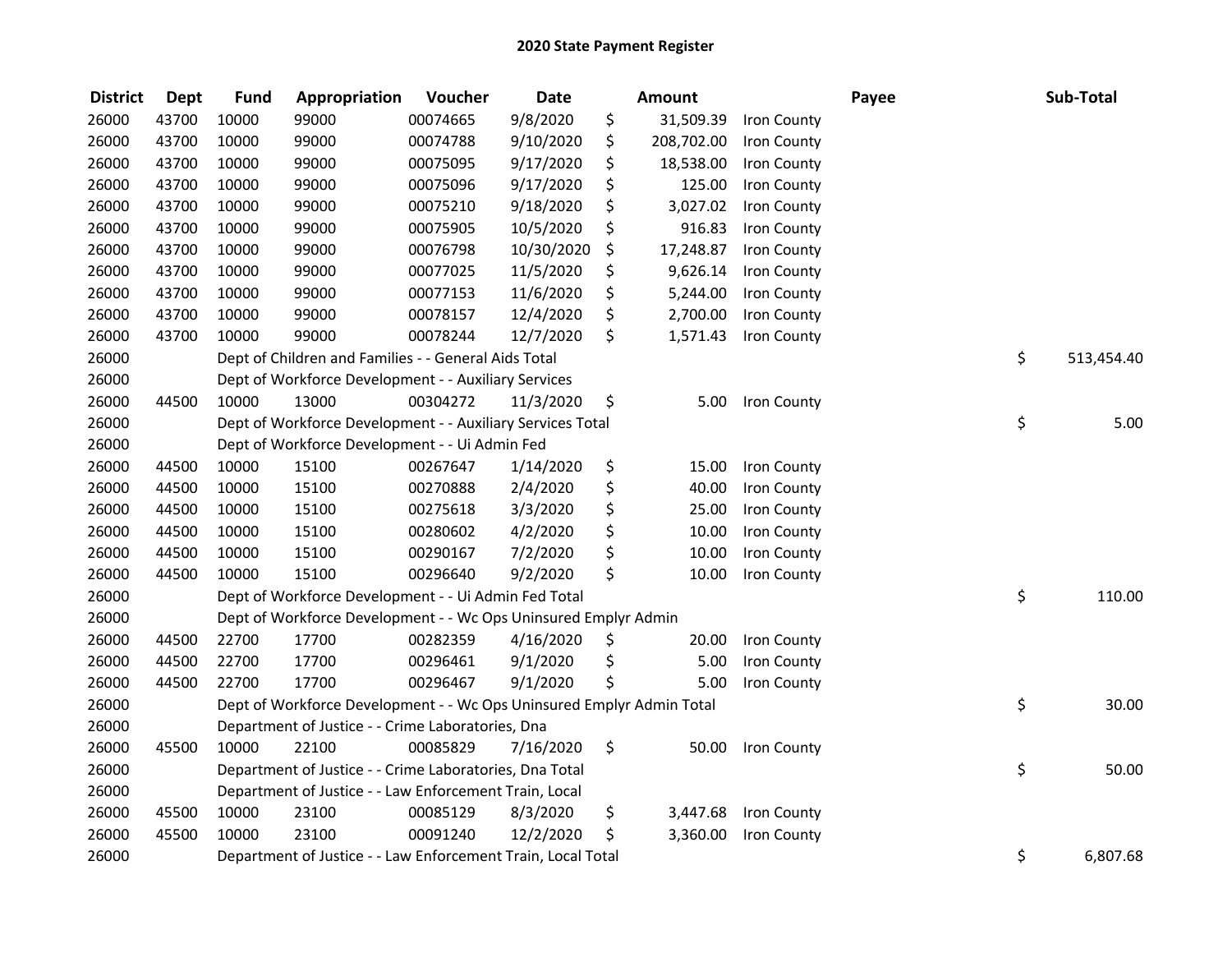| <b>District</b> | <b>Dept</b> | <b>Fund</b> | Appropriation                                                          | Voucher  | <b>Date</b> |     | Amount       |                        | Payee | Sub-Total          |
|-----------------|-------------|-------------|------------------------------------------------------------------------|----------|-------------|-----|--------------|------------------------|-------|--------------------|
| 26000           |             |             | Department of Justice - - Crime Victim Witness Assist                  |          |             |     |              |                        |       |                    |
| 26000           | 45500       | 10000       | 53200                                                                  | 00080480 | 2/26/2020   | \$  |              | 18,293.92 Iron County  |       |                    |
| 26000           | 45500       | 10000       | 53200                                                                  | 00086027 | 7/17/2020   | \$  | 16,996.08    | Iron County            |       |                    |
| 26000           |             |             | Department of Justice - - Crime Victim Witness Assist Total            |          |             |     |              |                        |       | \$<br>35,290.00    |
| 26000           |             |             | Department of Military Affairs - - Disaster Recovery Aid               |          |             |     |              |                        |       |                    |
| 26000           | 46500       | 10000       | 30500                                                                  | 00080209 | 7/8/2020    | \$  |              | 189,372.16 Iron County |       |                    |
| 26000           |             |             | Department of Military Affairs - - Disaster Recovery Aid Total         |          |             |     |              |                        |       | \$<br>189,372.16   |
| 26000           |             |             | Department of Military Affairs - - Local Emer Planning Grants          |          |             |     |              |                        |       |                    |
| 26000           | 46500       | 10000       | 33700                                                                  | 00072997 | 1/28/2020   | \$. |              | 3,532.14 Iron County   |       |                    |
| 26000           |             |             | Department of Military Affairs - - Local Emer Planning Grants Total    |          |             |     |              |                        |       | \$<br>3,532.14     |
| 26000           |             |             | Department of Military Affairs - - Federal Aid, Local Assistance       |          |             |     |              |                        |       |                    |
| 26000           | 46500       | 10000       | 34200                                                                  | 00071858 | 1/14/2020   | \$  | 25,712.94    | Iron County            |       |                    |
| 26000           | 46500       | 10000       | 34200                                                                  | 00079332 | 6/24/2020   | \$  | 711,090.49   | Iron County            |       |                    |
| 26000           | 46500       | 10000       | 34200                                                                  | 00080209 | 7/8/2020    | \$  | 425,142.48   | Iron County            |       |                    |
| 26000           | 46500       | 10000       | 34200                                                                  | 00083090 | 9/18/2020   | \$  | 1,126.62     | Iron County            |       |                    |
| 26000           | 46500       | 10000       | 34200                                                                  | 00086828 | 12/18/2020  | \$  | 1,300,000.00 | Iron County            |       |                    |
| 26000           |             |             | Department of Military Affairs - - Federal Aid, Local Assistance Total |          |             |     |              |                        |       | \$<br>2,463,072.53 |
| 26000           |             |             | Department of Veterans Affairs - - County Grants                       |          |             |     |              |                        |       |                    |
| 26000           | 48500       | 58200       | 26700                                                                  | 00077455 | 2/24/2020   | \$  | 8,500.00     | Iron County            |       |                    |
| 26000           |             |             | Department of Veterans Affairs - - County Grants Total                 |          |             |     |              |                        |       | \$<br>8,500.00     |
| 26000           |             |             | Department of Administration - - Federal Aid                           |          |             |     |              |                        |       |                    |
| 26000           | 50500       | 10000       | 14200                                                                  | 00129916 | 10/2/2020   | \$  | 40,561.87    | Iron County            |       |                    |
| 26000           | 50500       | 10000       | 14200                                                                  | 00130454 | 10/5/2020   | \$  | 12,995.00    | Iron County            |       |                    |
| 26000           | 50500       | 10000       | 14200                                                                  | 00134563 | 12/10/2020  | \$  | 55,260.13    | Iron County            |       |                    |
| 26000           | 50500       | 10000       | 14200                                                                  | 00136289 | 12/17/2020  | \$  | 10,169.79    | Iron County            |       |                    |
| 26000           |             |             | Department of Administration - - Federal Aid Total                     |          |             |     |              |                        |       | \$<br>118,986.79   |
| 26000           |             |             | Department of Administration - - Federal Aid, Local Assistance         |          |             |     |              |                        |       |                    |
| 26000           | 50500       | 10000       | 15500                                                                  | 00127879 | 8/31/2020   | \$. | 4,721.15     | Iron County            |       |                    |
| 26000           | 50500       | 10000       | 15500                                                                  | 00128744 | 9/15/2020   | \$  | 1,678.85     | Iron County            |       |                    |
| 26000           |             |             | Department of Administration - - Federal Aid, Local Assistance Total   |          |             |     |              |                        |       | \$<br>6,400.00     |
| 26000           |             |             | Department of Administration - - Low-Income Assistance Grants          |          |             |     |              |                        |       |                    |
| 26000           | 50500       | 23500       | 37100                                                                  | 00116700 | 1/29/2020   | \$  | 617.08       | Iron County            |       |                    |
| 26000           | 50500       | 23500       | 37100                                                                  | 00118363 | 3/2/2020    | \$  | 1,966.47     | Iron County            |       |                    |
| 26000           | 50500       | 23500       | 37100                                                                  | 00120279 | 3/31/2020   | \$  | 2,288.81     | Iron County            |       |                    |
| 26000           | 50500       | 23500       | 37100                                                                  | 00124745 | 6/30/2020   | \$  | 4,757.38     | Iron County            |       |                    |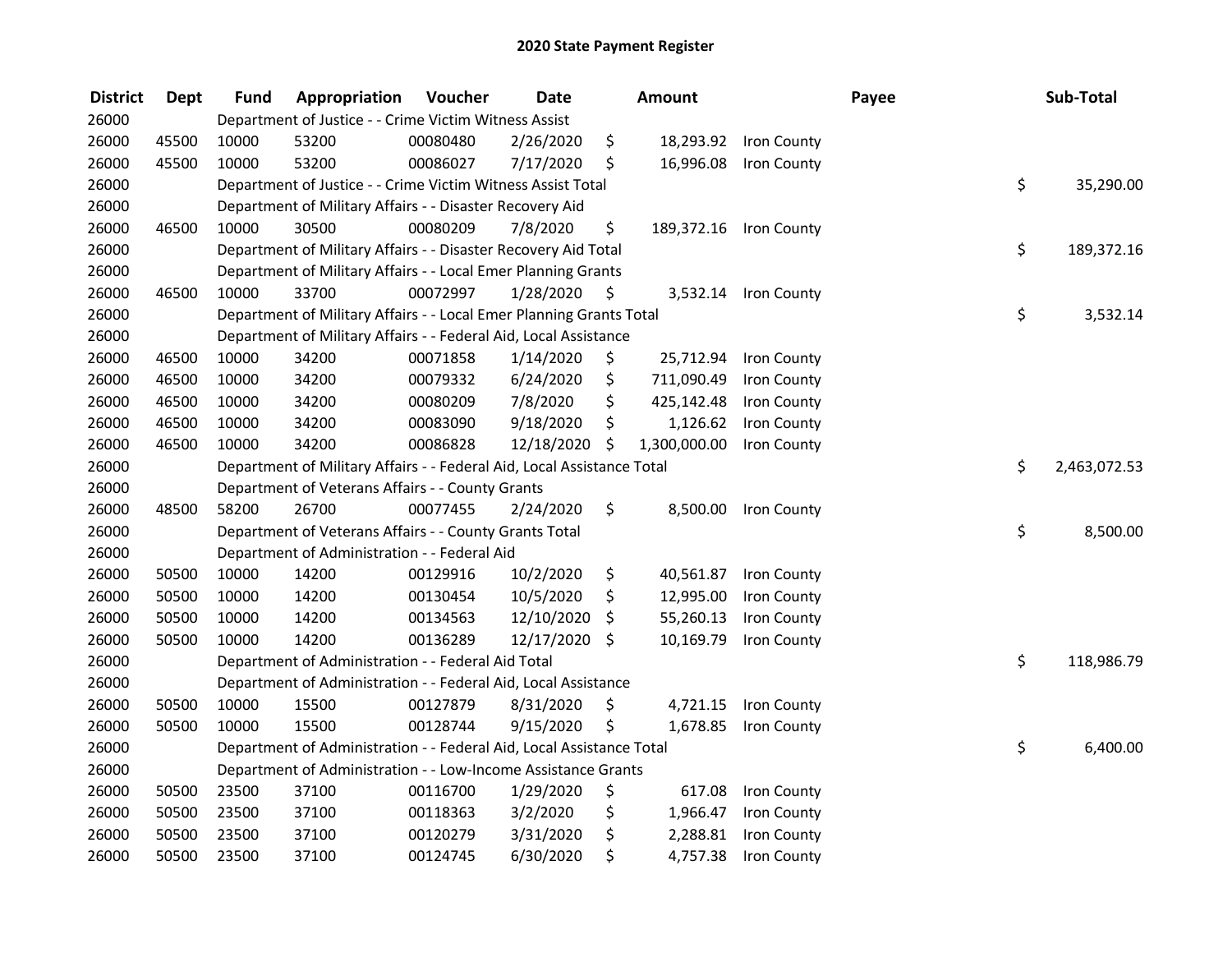| <b>District</b> | <b>Dept</b> | <b>Fund</b> | Appropriation                                                         | Voucher  | <b>Date</b>   |      | Amount    | Payee                                                                                                   | Sub-Total        |
|-----------------|-------------|-------------|-----------------------------------------------------------------------|----------|---------------|------|-----------|---------------------------------------------------------------------------------------------------------|------------------|
| 26000           | 50500       | 23500       | 37100                                                                 | 00126084 | 7/29/2020     | \$   |           | 1,443.62 Iron County                                                                                    |                  |
| 26000           | 50500       | 23500       | 37100                                                                 | 00132912 | 11/18/2020    | \$   | 12,547.83 | Iron County                                                                                             |                  |
| 26000           | 50500       | 23500       | 37100                                                                 | 00136758 | 12/15/2020 \$ |      | 3,590.19  | Iron County                                                                                             |                  |
| 26000           |             |             | Department of Administration - - Low-Income Assistance Grants Total   |          |               |      |           |                                                                                                         | \$<br>27,211.38  |
| 26000           |             |             | Department of Administration - - Land Information Program; Loca       |          |               |      |           |                                                                                                         |                  |
| 26000           | 50500       | 26900       | 17300                                                                 | 00117309 | 2/13/2020     | \$   | 1,000.00  | Iron County                                                                                             |                  |
| 26000           | 50500       | 26900       | 17300                                                                 | 00119146 | 4/6/2020      | \$   | 25,000.00 | Iron County                                                                                             |                  |
| 26000           | 50500       | 26900       | 17300                                                                 | 00119426 | 4/2/2020      | \$   | 85,264.00 | Iron County                                                                                             |                  |
| 26000           | 50500       | 26900       | 17300                                                                 | 00122440 | 5/14/2020     | \$   | 20,000.00 | Iron County                                                                                             |                  |
| 26000           |             |             | Department of Administration - - Land Information Program; Loca Total |          |               |      |           |                                                                                                         | \$<br>131,264.00 |
| 26000           |             |             | Commissioners of Public Lands - - General Program Operations          |          |               |      |           |                                                                                                         |                  |
| 26000           | 50700       | 10000       | 10100                                                                 | 00002845 | 1/2/2020      | \$   | 30.00     | Iron County                                                                                             |                  |
| 26000           | 50700       | 10000       | 10100                                                                 | 00003438 | 12/23/2020    | \$   | 38.00     | Iron County                                                                                             |                  |
| 26000           |             |             | Commissioners of Public Lands - - General Program Operations Total    |          |               |      |           |                                                                                                         | \$<br>68.00      |
| 26000           |             |             | Elections Commission - - 2018 Hava Election Security                  |          |               |      |           |                                                                                                         |                  |
| 26000           | 51000       | 22000       | 18200                                                                 | 00004340 | 8/28/2020     | \$   | 35,000.00 | Iron County                                                                                             |                  |
| 26000           |             |             | Elections Commission - - 2018 Hava Election Security Total            |          |               |      |           |                                                                                                         | \$<br>35,000.00  |
| 26000           |             |             |                                                                       |          |               |      |           | Public Defender Board - - Transcript, Discovery and Records Provided to the Public Defender Board       |                  |
| 26000           | 55000       | 10000       | 10600                                                                 | 00235674 | 2/21/2020     | - \$ |           | 49.40 Iron County                                                                                       |                  |
| 26000           |             |             |                                                                       |          |               |      |           | Public Defender Board - - Transcript, Discovery and Records Provided to the Public Defender Board Total | \$<br>49.40      |
| 26000           |             |             | Department of Revenue - - Warrants and Satisfactions                  |          |               |      |           |                                                                                                         |                  |
| 26000           | 56600       | 10000       | 10100                                                                 | 00155392 | 1/7/2020      | \$   | 35.00     | Iron County                                                                                             |                  |
| 26000           | 56600       | 10000       | 10100                                                                 | 00156851 | 2/14/2020     | \$   | 755.00    | Iron County                                                                                             |                  |
| 26000           | 56600       | 10000       | 10100                                                                 | 00165041 | 4/1/2020      | \$   | 41.90     | Iron County                                                                                             |                  |
| 26000           | 56600       | 10000       | 10100                                                                 | 00179787 | 8/28/2020     | \$   | 35.00     | Iron County                                                                                             |                  |
| 26000           |             |             | Department of Revenue - - Warrants and Satisfactions Total            |          |               |      |           |                                                                                                         | \$<br>866.90     |
| 26000           |             |             | Circuit Courts - - Circuit Court Costs                                |          |               |      |           |                                                                                                         |                  |
| 26000           | 62500       | 10000       | 10500                                                                 | 00001954 | 7/17/2020     | \$   |           | 43,858.00 Iron County                                                                                   |                  |
| 26000           |             |             | Circuit Courts - - Circuit Court Costs Total                          |          |               |      |           |                                                                                                         | \$<br>43,858.00  |
| 26000           |             |             | Circuit Courts - - Court Interpreters                                 |          |               |      |           |                                                                                                         |                  |
| 26000           | 62500       | 10000       | 12100                                                                 | 00001760 | 1/17/2020     | \$   |           | 26,637.00 Iron County                                                                                   |                  |
| 26000           |             |             | Circuit Courts - - Court Interpreters Total                           |          |               |      |           |                                                                                                         | \$<br>26,637.00  |
| 26000           |             |             | Supreme Court - - Federal Aid                                         |          |               |      |           |                                                                                                         |                  |
| 26000           | 68000       | 10000       | 24100                                                                 | 00011268 | 10/27/2020    | -\$  | 944.00    | Iron County                                                                                             |                  |
| 26000           |             |             | Supreme Court - - Federal Aid Total                                   |          |               |      |           |                                                                                                         | \$<br>944.00     |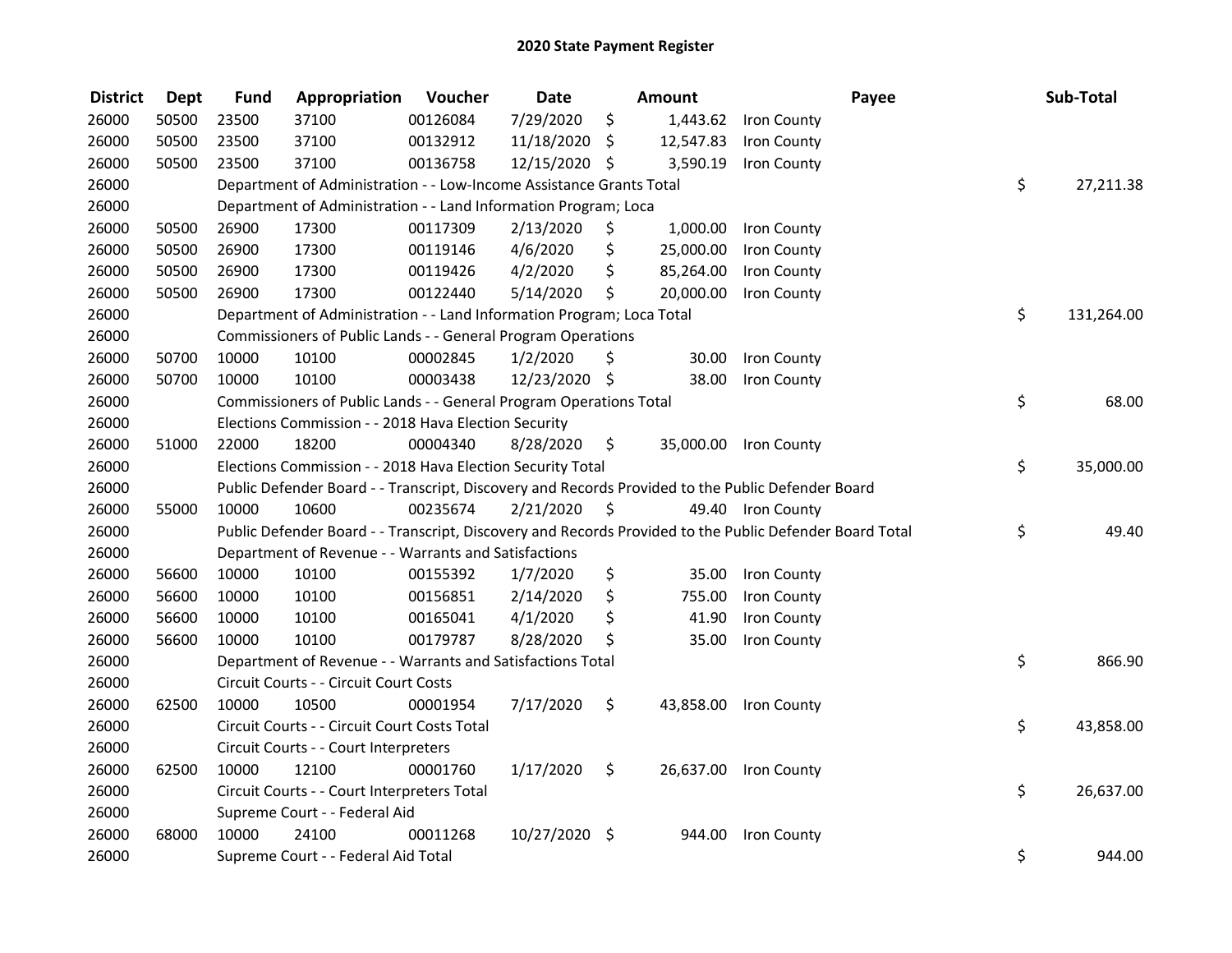| <b>District</b> | Dept  | Fund  | Appropriation                                                         | Voucher  | Date            |      | <b>Amount</b> |             | Payee |     | Sub-Total    |
|-----------------|-------|-------|-----------------------------------------------------------------------|----------|-----------------|------|---------------|-------------|-------|-----|--------------|
| 26000           |       |       | Shared Revenue and Tax Relief - - Exempt Computer Aid                 |          |                 |      |               |             |       |     |              |
| 26000           | 83500 | 10000 | 10900                                                                 | 00064598 | 7/27/2020       | \$   | 889.60        | Iron County |       |     |              |
| 26000           |       |       | Shared Revenue and Tax Relief - - Exempt Computer Aid Total           |          |                 |      |               |             |       | \$  | 889.60       |
| 26000           |       |       | Shared Revenue and Tax Relief - - Utility Aid                         |          |                 |      |               |             |       |     |              |
| 26000           | 83500 | 10000 | 11000                                                                 | 00068149 | 7/27/2020       | S.   | 5,679.30      | Iron County |       |     |              |
| 26000           | 83500 | 10000 | 11000                                                                 | 00072115 | $11/16/2020$ \$ |      | 33,360.25     | Iron County |       |     |              |
| 26000           |       |       | Shared Revenue and Tax Relief - - Utility Aid Total                   |          |                 |      |               |             |       | \$  | 39,039.55    |
| 26000           |       |       | Shared Revenue and Tax Relief - - Personal Property Aid               |          |                 |      |               |             |       |     |              |
| 26000           | 83500 | 10000 | 11100                                                                 | 00059961 | 5/4/2020        | S.   | 7,305.30      | Iron County |       |     |              |
| 26000           |       |       | Shared Revenue and Tax Relief - - Personal Property Aid Total         |          |                 |      |               |             |       | \$  | 7,305.30     |
| 26000           |       |       | Shared Revenue and Tax Relief - - School Lvy Tx/First Dollar Cr       |          |                 |      |               |             |       |     |              |
| 26000           | 83500 | 10000 | 30200                                                                 | 00063938 | 7/27/2020       | - \$ | 244,988.86    | Iron County |       |     |              |
| 26000           | 83500 | 10000 | 30200                                                                 | 00067329 | 7/27/2020       | S.   | 1,188,315.35  | Iron County |       |     |              |
| 26000           |       |       | Shared Revenue and Tax Relief - - School Lvy Tx/First Dollar Cr Total |          |                 |      |               |             |       | \$. | 1,433,304.21 |
| 26000           |       |       | Shared Revenue and Tax Relief - - Lottery & Gaming Credit             |          |                 |      |               |             |       |     |              |
| 26000           | 83500 | 52100 | 36300                                                                 | 00055661 | 3/23/2020       | S.   | 247,685.39    | Iron County |       |     |              |
| 26000           |       |       | Shared Revenue and Tax Relief - - Lottery & Gaming Credit Total       |          |                 |      |               |             |       |     | 247,685.39   |
| 26000 Total     |       |       |                                                                       |          |                 |      |               |             |       | \$  | 8,494,450.79 |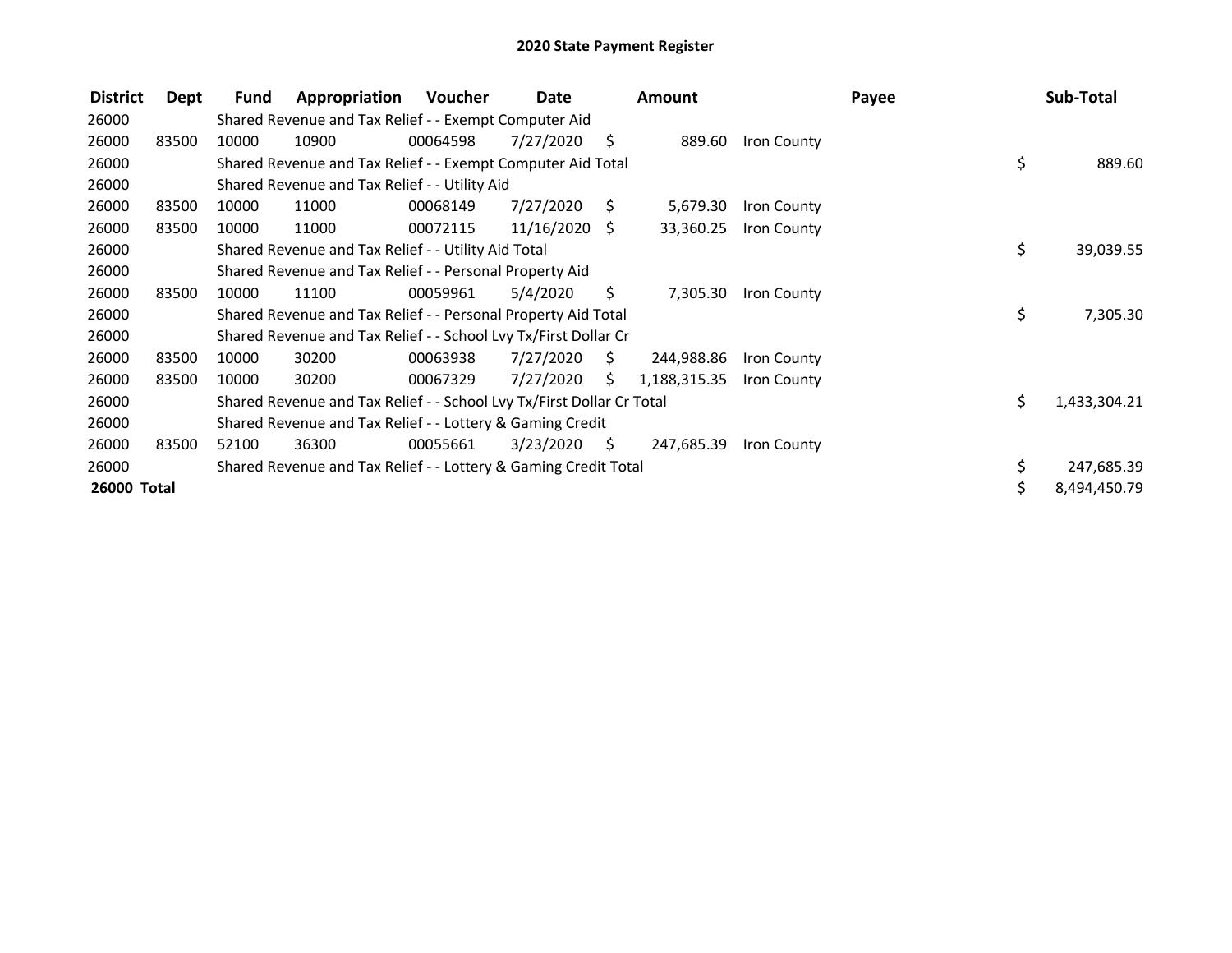| <b>District</b> | Dept  | <b>Fund</b> | <b>Appropriation Voucher</b>                                        |          | Date          |      | <b>Amount</b> | Payee                      | Sub-Total        |
|-----------------|-------|-------------|---------------------------------------------------------------------|----------|---------------|------|---------------|----------------------------|------------------|
| 26002           |       |             | Dept of Safety & Prof Services - - Fire Dues Distribution           |          |               |      |               |                            |                  |
| 26002           | 16500 | 10000       | 22500                                                               | 00036230 | 7/20/2020     | \$   |               | 514.71 Town Of Anderson    |                  |
| 26002           |       |             | Dept of Safety & Prof Services - - Fire Dues Distribution Total     |          |               |      |               |                            | \$<br>514.71     |
| 26002           |       |             | Dept of Natural Resources - - Aids In Lieu Of Taxes - Gener         |          |               |      |               |                            |                  |
| 26002           | 37000 | 10000       | 50300                                                               | 00385402 | 1/24/2020     | \$   |               | 1,914.58 Town Of Anderson  |                  |
| 26002           |       |             | Dept of Natural Resources - - Aids In Lieu Of Taxes - Gener Total   |          |               |      |               |                            | \$<br>1,914.58   |
| 26002           |       |             | Dept of Natural Resources - - Resaids - Cnty Forst, Cl & Mfl        |          |               |      |               |                            |                  |
| 26002           | 37000 | 21200       | 57100                                                               | 00417168 | 6/18/2020     | - \$ |               | 14,129.85 Town Of Anderson |                  |
| 26002           |       |             | Dept of Natural Resources - - Resaids - Cnty Forst, Cl & Mfl Total  |          |               |      |               |                            | \$<br>14,129.85  |
| 26002           |       |             | WI Dept of Transportation - - Trns Aids To Mnc.-Sf                  |          |               |      |               |                            |                  |
| 26002           | 39500 | 21100       | 19100                                                               | 00476171 | 1/6/2020      | \$   |               | 25,373.34 Town Of Anderson |                  |
| 26002           | 39500 | 21100       | 19100                                                               | 00506026 | 4/6/2020      | \$   |               | 25,373.34 Town Of Anderson |                  |
| 26002           | 39500 | 21100       | 19100                                                               | 00543018 | 7/6/2020      | \$   |               | 25,373.34 Town Of Anderson |                  |
| 26002           | 39500 | 21100       | 19100                                                               | 00585844 | 10/5/2020     | \$   |               | 25,373.34 Town Of Anderson |                  |
| 26002           |       |             | WI Dept of Transportation - - Trns Aids To Mnc.-Sf Total            |          |               |      |               |                            | \$<br>101,493.36 |
| 26002           |       |             | WI Dept of Transportation - - Loc Rd Imp Prg St Fd                  |          |               |      |               |                            |                  |
| 26002           | 39500 | 21100       | 27800                                                               | 00573715 | 8/26/2020     | \$   |               | 16,509.18 Town Of Anderson |                  |
| 26002           |       |             | WI Dept of Transportation - - Loc Rd Imp Prg St Fd Total            |          |               |      |               |                            | \$<br>16,509.18  |
| 26002           |       |             | Department of Military Affairs - - Major Disaster Assist; Pif       |          |               |      |               |                            |                  |
| 26002           | 46500 | 27200       | 36500                                                               | 00083422 | 9/24/2020     | - \$ |               | 1,458.72 Town Of Anderson  |                  |
| 26002           |       |             | Department of Military Affairs - - Major Disaster Assist; Pif Total |          |               |      |               |                            | \$<br>1,458.72   |
| 26002           |       |             | Shared Revenue and Tax Relief - - County And Municipal Aid          |          |               |      |               |                            |                  |
| 26002           | 83500 | 10000       | 10500                                                               | 00068137 | 7/27/2020     | \$   |               | 1,743.92 Town Of Anderson  |                  |
| 26002           | 83500 | 10000       | 10500                                                               | 00072103 | 11/16/2020 \$ |      |               | 9,882.23 Town Of Anderson  |                  |
| 26002           |       |             | Shared Revenue and Tax Relief - - County And Municipal Aid Total    |          |               |      |               |                            | \$<br>11,626.15  |
| 26002           |       |             | Shared Revenue and Tax Relief - - Utility Aid                       |          |               |      |               |                            |                  |
| 26002           | 83500 | 10000       | 11000                                                               | 00068137 | 7/27/2020     | \$   | 9.10          | Town Of Anderson           |                  |
| 26002           | 83500 | 10000       | 11000                                                               | 00072103 | 11/16/2020 \$ |      |               | 51.13 Town Of Anderson     |                  |
| 26002           |       |             | Shared Revenue and Tax Relief - - Utility Aid Total                 |          |               |      |               |                            | \$<br>60.23      |
| 26002           |       |             | Shared Revenue and Tax Relief - - Personal Property Aid             |          |               |      |               |                            |                  |
| 26002           | 83500 | 10000       | 11100                                                               | 00060668 | 5/4/2020      | \$   | 90.05         | <b>Town Of Anderson</b>    |                  |
| 26002           |       |             | Shared Revenue and Tax Relief - - Personal Property Aid Total       |          |               |      |               |                            | \$<br>90.05      |
| 26002 Total     |       |             |                                                                     |          |               |      |               |                            | \$<br>147,796.83 |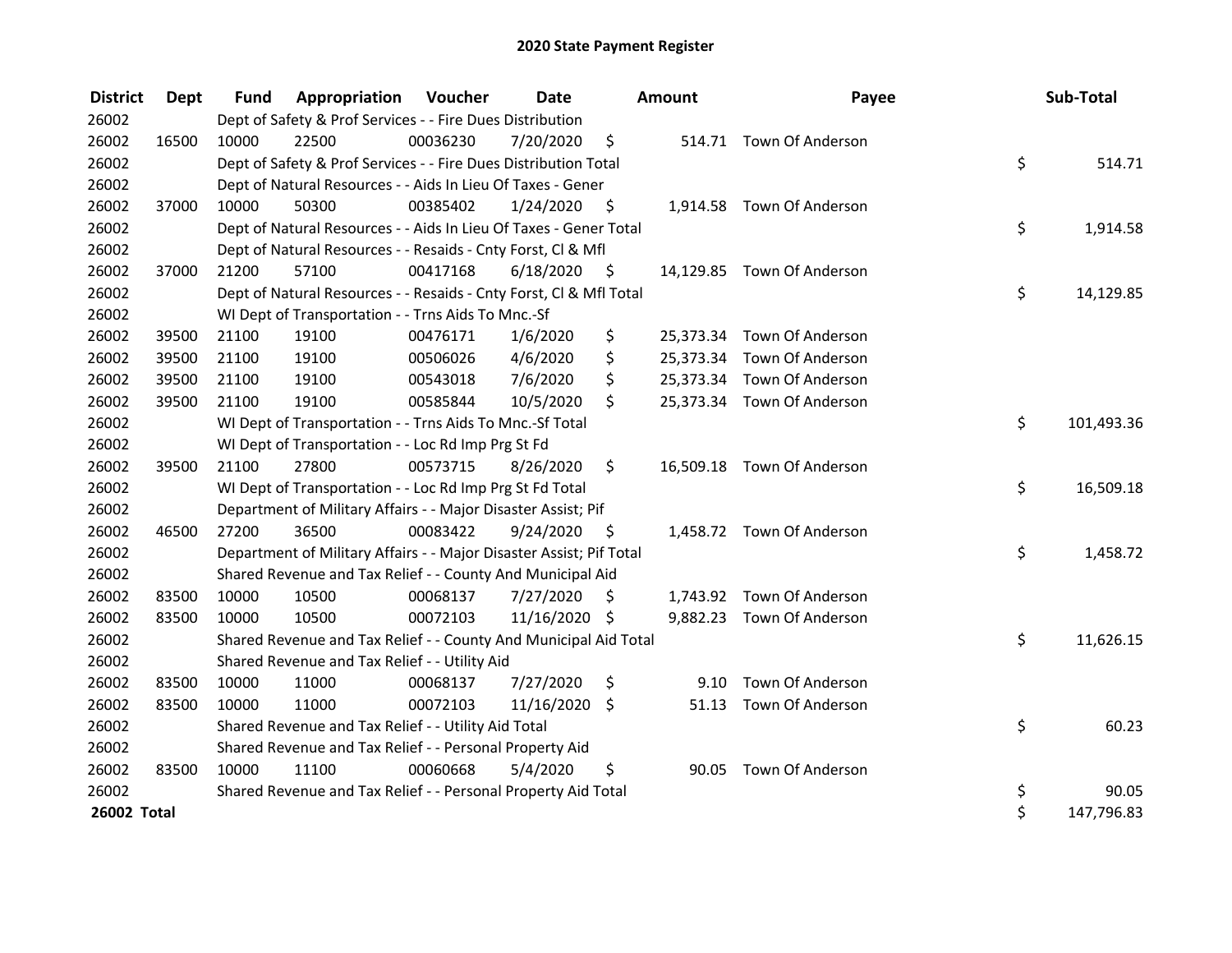| <b>District</b> | Dept  | Fund  | Appropriation                                                        | Voucher  | Date            |      | <b>Amount</b> |               | Payee | Sub-Total  |
|-----------------|-------|-------|----------------------------------------------------------------------|----------|-----------------|------|---------------|---------------|-------|------------|
| 26004           |       |       | Dept of Safety & Prof Services - - Fire Dues Distribution            |          |                 |      |               |               |       |            |
| 26004           | 16500 | 10000 | 22500                                                                | 00036231 | 7/20/2020       | - \$ | 660.39        | Town Of Carey |       |            |
| 26004           |       |       | Dept of Safety & Prof Services - - Fire Dues Distribution Total      |          |                 |      |               |               | \$    | 660.39     |
| 26004           |       |       | Dept of Natural Resources - - Resaids - Cnty Forst, CI & Mfl         |          |                 |      |               |               |       |            |
| 26004           | 37000 | 21200 | 57100                                                                | 00417169 | 6/18/2020       | - \$ | 5,830.23      | Town Of Carey |       |            |
| 26004           |       |       | Dept of Natural Resources - - Resaids - Cnty Forst, Cl & Mfl Total   |          |                 |      |               |               | \$    | 5,830.23   |
| 26004           |       |       | WI Dept of Transportation - - Trns Aids To Mnc.-Sf                   |          |                 |      |               |               |       |            |
| 26004           | 39500 | 21100 | 19100                                                                | 00476172 | 1/6/2020        | \$.  | 19,520.67     | Town Of Carey |       |            |
| 26004           | 39500 | 21100 | 19100                                                                | 00506027 | 4/6/2020        | \$.  | 19,520.67     | Town Of Carey |       |            |
| 26004           | 39500 | 21100 | 19100                                                                | 00543019 | 7/6/2020        | S.   | 19,520.67     | Town Of Carey |       |            |
| 26004           | 39500 | 21100 | 19100                                                                | 00585845 | 10/5/2020       | S.   | 19,520.69     | Town Of Carey |       |            |
| 26004           |       |       | WI Dept of Transportation - - Trns Aids To Mnc.-Sf Total             |          |                 |      |               |               | \$    | 78,082.70  |
| 26004           |       |       | WI Dept of Transportation - - Supplemental Transportation Aids       |          |                 |      |               |               |       |            |
| 26004           | 39500 | 21100 | 19600                                                                | 00477509 | 1/6/2020        | \$.  | 13,779.30     | Town Of Carey |       |            |
| 26004           |       |       | WI Dept of Transportation - - Supplemental Transportation Aids Total |          |                 |      |               |               | \$    | 13,779.30  |
| 26004           |       |       | Shared Revenue and Tax Relief - - County And Municipal Aid           |          |                 |      |               |               |       |            |
| 26004           | 83500 | 10000 | 10500                                                                | 00068138 | 7/27/2020       | - \$ | 2,296.15      | Town Of Carey |       |            |
| 26004           | 83500 | 10000 | 10500                                                                | 00072104 | $11/16/2020$ \$ |      | 13,011.49     | Town Of Carey |       |            |
| 26004           |       |       | Shared Revenue and Tax Relief - - County And Municipal Aid Total     |          |                 |      |               |               | \$.   | 15,307.64  |
| 26004 Total     |       |       |                                                                      |          |                 |      |               |               |       | 113,660.26 |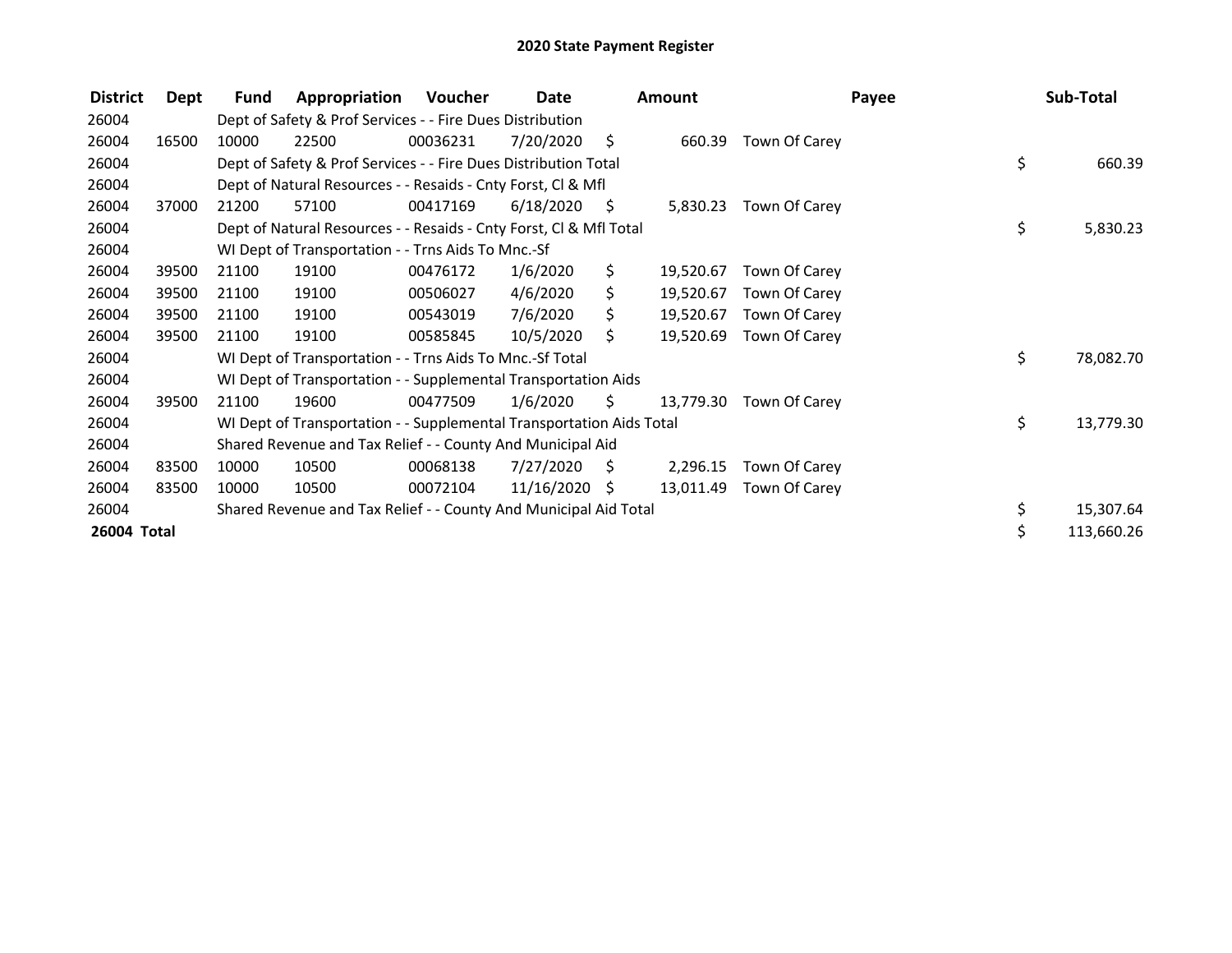| 26006<br>Dept of Natural Resources - - Resaids - Cnty Forst, CI & Mfl<br>26006<br>57100<br>00417170<br>6/18/2020<br>37000<br>21200<br>S<br>4,597.36 Town Of Gurney<br>\$<br>26006<br>Dept of Natural Resources - - Resaids - Cnty Forst, Cl & Mfl Total<br>26006<br>WI Dept of Transportation - - Trns Aids To Mnc.-Sf<br>\$.<br>26006<br>00476173<br>1/6/2020<br>39500<br>21100<br>19100<br>Town Of Gurney<br>21,720.42<br>4/6/2020<br>\$.<br>26006<br>39500<br>21100<br>19100<br>00506028<br>21,720.42<br>Town Of Gurney<br>26006<br>39500<br>21100<br>19100<br>00543020<br>7/6/2020<br>\$<br>21,720.42<br>Town Of Gurney<br>10/5/2020<br>26006<br>39500<br>21100<br>19100<br>00585846<br>S.<br>21,720.42<br>Town Of Gurney<br>\$<br>26006<br>WI Dept of Transportation - - Trns Aids To Mnc.-Sf Total<br>26006<br>Shared Revenue and Tax Relief - - County And Municipal Aid<br>10500<br>7/27/2020<br>26006<br>83500<br>10000<br>00068139<br>S.<br>3,836.72<br>Town Of Gurney<br>26006<br>83500<br>11/16/2020<br>10000<br>10500<br>00072105<br>21,741.42 Town Of Gurney<br>S<br>\$<br>26006<br>Shared Revenue and Tax Relief - - County And Municipal Aid Total<br>26006<br>Shared Revenue and Tax Relief - - Exempt Computer Aid<br>10900<br>00065289<br>7/27/2020<br>26006<br>83500<br>10000<br>- \$<br>Town Of Gurney<br>12.47<br>\$<br>26006<br>Shared Revenue and Tax Relief - - Exempt Computer Aid Total<br>26006<br>Shared Revenue and Tax Relief - - Personal Property Aid | <b>District</b> | Dept | Fund | Appropriation | Voucher | Date | <b>Amount</b> | Payee | Sub-Total  |
|----------------------------------------------------------------------------------------------------------------------------------------------------------------------------------------------------------------------------------------------------------------------------------------------------------------------------------------------------------------------------------------------------------------------------------------------------------------------------------------------------------------------------------------------------------------------------------------------------------------------------------------------------------------------------------------------------------------------------------------------------------------------------------------------------------------------------------------------------------------------------------------------------------------------------------------------------------------------------------------------------------------------------------------------------------------------------------------------------------------------------------------------------------------------------------------------------------------------------------------------------------------------------------------------------------------------------------------------------------------------------------------------------------------------------------------------------------------------------------------|-----------------|------|------|---------------|---------|------|---------------|-------|------------|
|                                                                                                                                                                                                                                                                                                                                                                                                                                                                                                                                                                                                                                                                                                                                                                                                                                                                                                                                                                                                                                                                                                                                                                                                                                                                                                                                                                                                                                                                                        |                 |      |      |               |         |      |               |       |            |
|                                                                                                                                                                                                                                                                                                                                                                                                                                                                                                                                                                                                                                                                                                                                                                                                                                                                                                                                                                                                                                                                                                                                                                                                                                                                                                                                                                                                                                                                                        |                 |      |      |               |         |      |               |       |            |
|                                                                                                                                                                                                                                                                                                                                                                                                                                                                                                                                                                                                                                                                                                                                                                                                                                                                                                                                                                                                                                                                                                                                                                                                                                                                                                                                                                                                                                                                                        |                 |      |      |               |         |      |               |       | 4,597.36   |
|                                                                                                                                                                                                                                                                                                                                                                                                                                                                                                                                                                                                                                                                                                                                                                                                                                                                                                                                                                                                                                                                                                                                                                                                                                                                                                                                                                                                                                                                                        |                 |      |      |               |         |      |               |       |            |
|                                                                                                                                                                                                                                                                                                                                                                                                                                                                                                                                                                                                                                                                                                                                                                                                                                                                                                                                                                                                                                                                                                                                                                                                                                                                                                                                                                                                                                                                                        |                 |      |      |               |         |      |               |       |            |
|                                                                                                                                                                                                                                                                                                                                                                                                                                                                                                                                                                                                                                                                                                                                                                                                                                                                                                                                                                                                                                                                                                                                                                                                                                                                                                                                                                                                                                                                                        |                 |      |      |               |         |      |               |       |            |
|                                                                                                                                                                                                                                                                                                                                                                                                                                                                                                                                                                                                                                                                                                                                                                                                                                                                                                                                                                                                                                                                                                                                                                                                                                                                                                                                                                                                                                                                                        |                 |      |      |               |         |      |               |       |            |
|                                                                                                                                                                                                                                                                                                                                                                                                                                                                                                                                                                                                                                                                                                                                                                                                                                                                                                                                                                                                                                                                                                                                                                                                                                                                                                                                                                                                                                                                                        |                 |      |      |               |         |      |               |       |            |
|                                                                                                                                                                                                                                                                                                                                                                                                                                                                                                                                                                                                                                                                                                                                                                                                                                                                                                                                                                                                                                                                                                                                                                                                                                                                                                                                                                                                                                                                                        |                 |      |      |               |         |      |               |       | 86,881.68  |
|                                                                                                                                                                                                                                                                                                                                                                                                                                                                                                                                                                                                                                                                                                                                                                                                                                                                                                                                                                                                                                                                                                                                                                                                                                                                                                                                                                                                                                                                                        |                 |      |      |               |         |      |               |       |            |
|                                                                                                                                                                                                                                                                                                                                                                                                                                                                                                                                                                                                                                                                                                                                                                                                                                                                                                                                                                                                                                                                                                                                                                                                                                                                                                                                                                                                                                                                                        |                 |      |      |               |         |      |               |       |            |
|                                                                                                                                                                                                                                                                                                                                                                                                                                                                                                                                                                                                                                                                                                                                                                                                                                                                                                                                                                                                                                                                                                                                                                                                                                                                                                                                                                                                                                                                                        |                 |      |      |               |         |      |               |       |            |
|                                                                                                                                                                                                                                                                                                                                                                                                                                                                                                                                                                                                                                                                                                                                                                                                                                                                                                                                                                                                                                                                                                                                                                                                                                                                                                                                                                                                                                                                                        |                 |      |      |               |         |      |               |       | 25,578.14  |
|                                                                                                                                                                                                                                                                                                                                                                                                                                                                                                                                                                                                                                                                                                                                                                                                                                                                                                                                                                                                                                                                                                                                                                                                                                                                                                                                                                                                                                                                                        |                 |      |      |               |         |      |               |       |            |
|                                                                                                                                                                                                                                                                                                                                                                                                                                                                                                                                                                                                                                                                                                                                                                                                                                                                                                                                                                                                                                                                                                                                                                                                                                                                                                                                                                                                                                                                                        |                 |      |      |               |         |      |               |       |            |
|                                                                                                                                                                                                                                                                                                                                                                                                                                                                                                                                                                                                                                                                                                                                                                                                                                                                                                                                                                                                                                                                                                                                                                                                                                                                                                                                                                                                                                                                                        |                 |      |      |               |         |      |               |       | 12.47      |
|                                                                                                                                                                                                                                                                                                                                                                                                                                                                                                                                                                                                                                                                                                                                                                                                                                                                                                                                                                                                                                                                                                                                                                                                                                                                                                                                                                                                                                                                                        |                 |      |      |               |         |      |               |       |            |
| 26006<br>83500<br>5/4/2020<br>\$<br>10000<br>11100<br>00060669<br>109.41<br>Town Of Gurney                                                                                                                                                                                                                                                                                                                                                                                                                                                                                                                                                                                                                                                                                                                                                                                                                                                                                                                                                                                                                                                                                                                                                                                                                                                                                                                                                                                             |                 |      |      |               |         |      |               |       |            |
| \$<br>26006<br>Shared Revenue and Tax Relief - - Personal Property Aid Total                                                                                                                                                                                                                                                                                                                                                                                                                                                                                                                                                                                                                                                                                                                                                                                                                                                                                                                                                                                                                                                                                                                                                                                                                                                                                                                                                                                                           |                 |      |      |               |         |      |               |       | 109.41     |
| \$<br>26006 Total                                                                                                                                                                                                                                                                                                                                                                                                                                                                                                                                                                                                                                                                                                                                                                                                                                                                                                                                                                                                                                                                                                                                                                                                                                                                                                                                                                                                                                                                      |                 |      |      |               |         |      |               |       | 117,179.06 |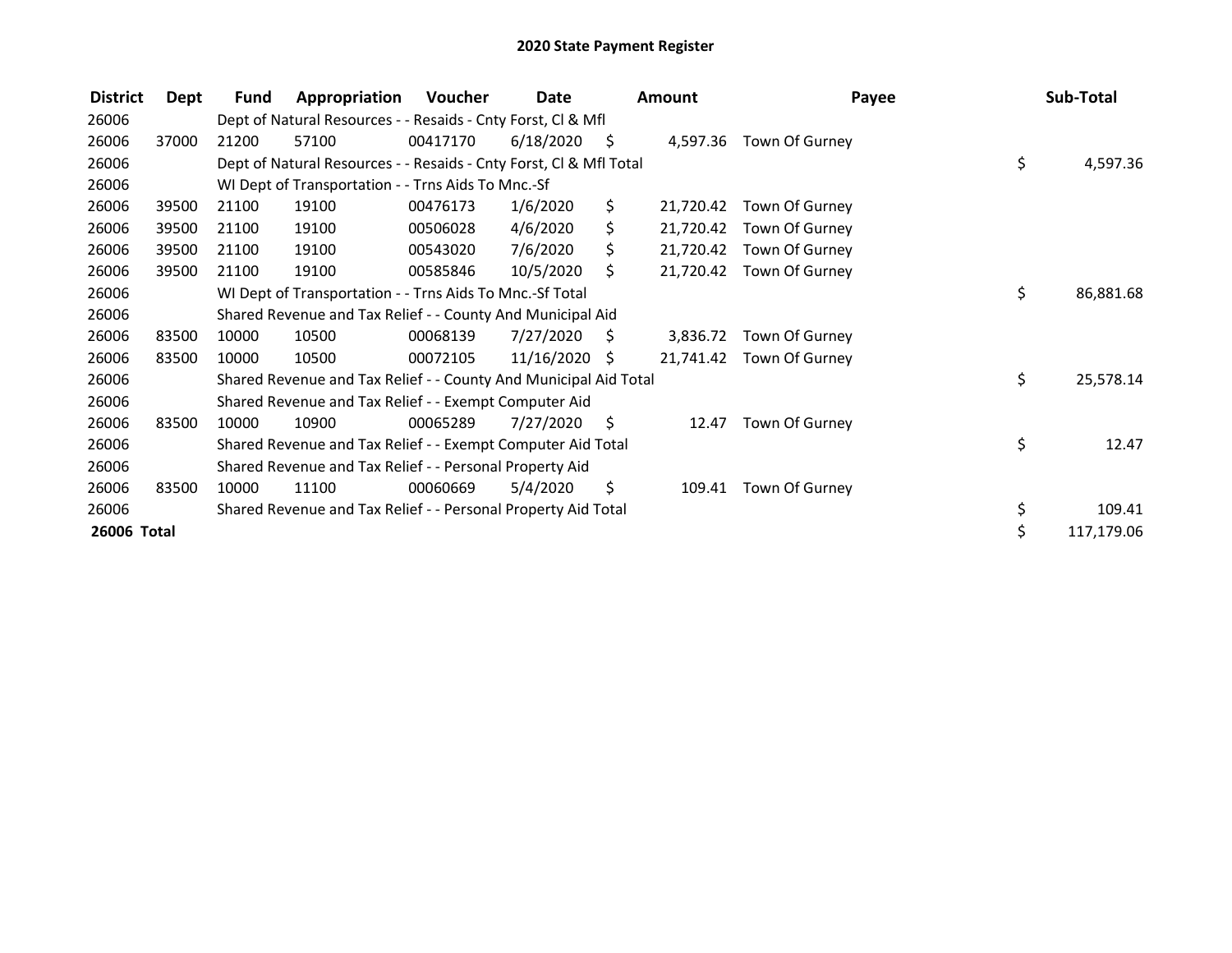| <b>District</b> | <b>Dept</b> | Fund  | Appropriation                                                      | Voucher  | <b>Date</b>   |      | <b>Amount</b> | Payee                     | Sub-Total        |
|-----------------|-------------|-------|--------------------------------------------------------------------|----------|---------------|------|---------------|---------------------------|------------------|
| 26008           |             |       | Dept of Safety & Prof Services - - Fire Dues Distribution          |          |               |      |               |                           |                  |
| 26008           | 16500       | 10000 | 22500                                                              | 00036232 | 7/20/2020     | \$   |               | 1,540.61 Kimball, Town of |                  |
| 26008           |             |       | Dept of Safety & Prof Services - - Fire Dues Distribution Total    |          |               |      |               |                           | \$<br>1,540.61   |
| 26008           |             |       | Dept of Natural Resources - - General Program Operations --        |          |               |      |               |                           |                  |
| 26008           | 37000       | 21200 | 25400                                                              | 00389464 | 2/14/2020     | \$   | 645.00        | Kimball, Town of          |                  |
| 26008           |             |       | Dept of Natural Resources - - General Program Operations -- Total  |          |               |      |               |                           | \$<br>645.00     |
| 26008           |             |       | Dept of Natural Resources - - Resaids - Cnty Forst, CI & Mfl       |          |               |      |               |                           |                  |
| 26008           | 37000       | 21200 | 57100                                                              | 00417171 | 6/18/2020     | - \$ | 1,939.26      | Kimball, Town of          |                  |
| 26008           |             |       | Dept of Natural Resources - - Resaids - Cnty Forst, Cl & Mfl Total |          |               |      |               |                           | \$<br>1,939.26   |
| 26008           |             |       | Dept of Natural Resources - - Rec & Resource Aids, Fed             |          |               |      |               |                           |                  |
| 26008           | 37000       | 21200 | 58300                                                              | 00408376 | 5/13/2020     | \$   | 2,603.76      | Kimball, Town of          |                  |
| 26008           |             |       | Dept of Natural Resources - - Rec & Resource Aids, Fed Total       |          |               |      |               |                           | \$<br>2,603.76   |
| 26008           |             |       | WI Dept of Transportation - - Trns Aids To Mnc.-Sf                 |          |               |      |               |                           |                  |
| 26008           | 39500       | 21100 | 19100                                                              | 00476174 | 1/6/2020      | \$   | 29,788.38     | Kimball, Town of          |                  |
| 26008           | 39500       | 21100 | 19100                                                              | 00506029 | 4/6/2020      | \$   | 29,788.38     | Kimball, Town of          |                  |
| 26008           | 39500       | 21100 | 19100                                                              | 00543021 | 7/6/2020      | \$   | 29,788.38     | Kimball, Town of          |                  |
| 26008           | 39500       | 21100 | 19100                                                              | 00585847 | 10/5/2020     | \$   | 29,788.38     | Kimball, Town of          |                  |
| 26008           |             |       | WI Dept of Transportation - - Trns Aids To Mnc.-Sf Total           |          |               |      |               |                           | \$<br>119,153.52 |
| 26008           |             |       | Department of Administration - - Federal Aid                       |          |               |      |               |                           |                  |
| 26008           | 50500       | 10000 | 14200                                                              | 00134564 | 12/10/2020 \$ |      | 7,550.00      | Kimball, Town of          |                  |
| 26008           |             |       | Department of Administration - - Federal Aid Total                 |          |               |      |               |                           | \$<br>7,550.00   |
| 26008           |             |       | Shared Revenue and Tax Relief - - County And Municipal Aid         |          |               |      |               |                           |                  |
| 26008           | 83500       | 10000 | 10500                                                              | 00068140 | 7/27/2020     | \$.  | 10,690.90     | Kimball, Town of          |                  |
| 26008           | 83500       | 10000 | 10500                                                              | 00072106 | 11/16/2020 \$ |      | 60,581.74     | Kimball, Town of          |                  |
| 26008           |             |       | Shared Revenue and Tax Relief - - County And Municipal Aid Total   |          |               |      |               |                           | \$<br>71,272.64  |
| 26008           |             |       | Shared Revenue and Tax Relief - - Exempt Computer Aid              |          |               |      |               |                           |                  |
| 26008           | 83500       | 10000 | 10900                                                              | 00065290 | 7/27/2020     | \$   | 41.57         | Kimball, Town of          |                  |
| 26008           |             |       | Shared Revenue and Tax Relief - - Exempt Computer Aid Total        |          |               |      |               |                           | \$<br>41.57      |
| 26008           |             |       | Shared Revenue and Tax Relief - - Utility Aid                      |          |               |      |               |                           |                  |
| 26008           | 83500       | 10000 | 11000                                                              | 00068140 | 7/27/2020     | \$   | 56.84         | Kimball, Town of          |                  |
| 26008           | 83500       | 10000 | 11000                                                              | 00072106 | 11/16/2020    | \$   | 327.35        | Kimball, Town of          |                  |
| 26008           |             |       | Shared Revenue and Tax Relief - - Utility Aid Total                |          |               |      |               |                           | \$<br>384.19     |
| 26008           |             |       | Shared Revenue and Tax Relief - - Personal Property Aid            |          |               |      |               |                           |                  |
| 26008           | 83500       | 10000 | 11100                                                              | 00060670 | 5/4/2020      | \$   | 437.26        | Kimball, Town of          |                  |
| 26008           |             |       | Shared Revenue and Tax Relief - - Personal Property Aid Total      |          |               |      |               |                           | \$<br>437.26     |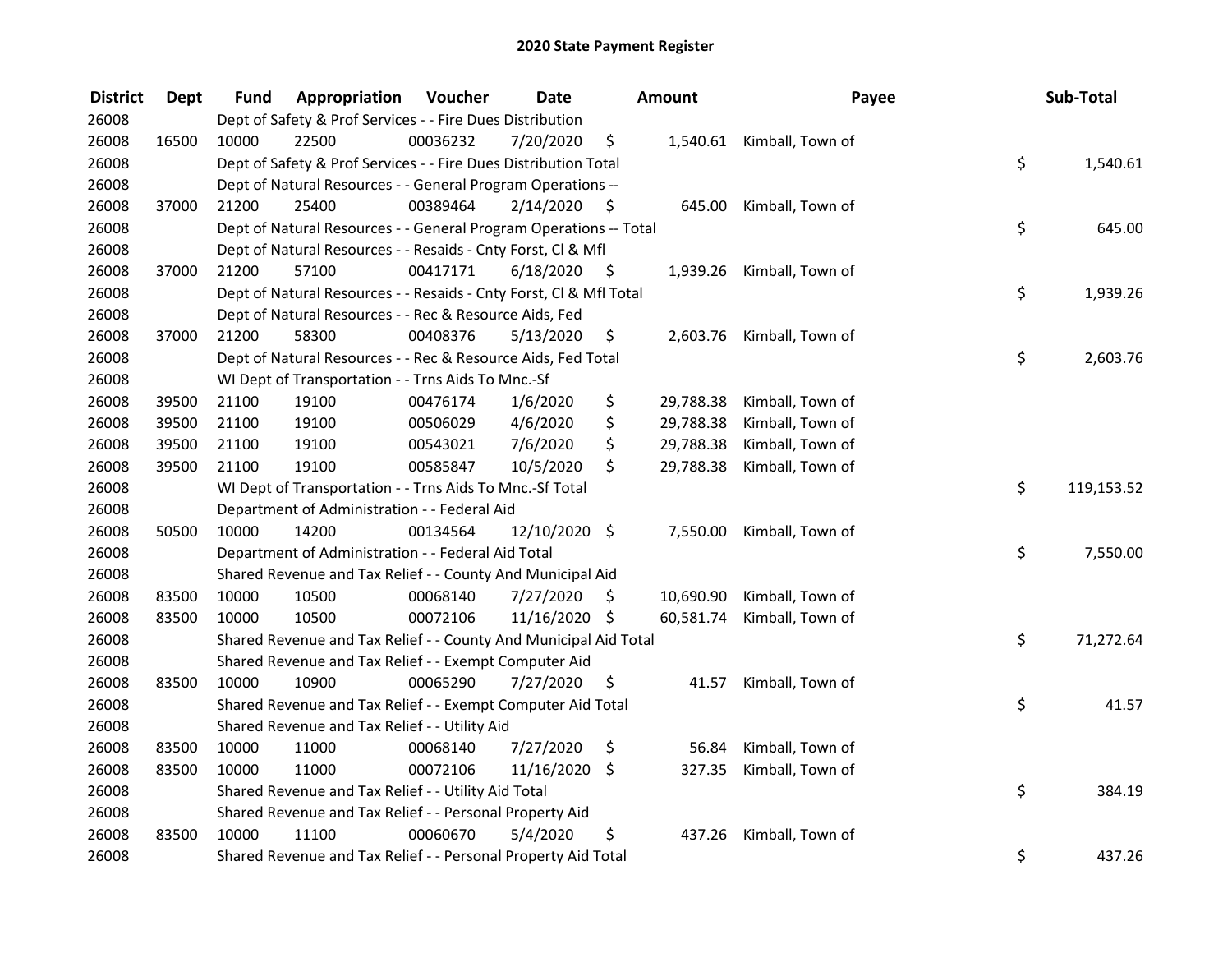| <b>District</b>    | Dept  | <b>Fund</b> | Appropriation                                                       | Voucher  | Date     | Amount<br>Payee |  |                         | Sub-Total  |
|--------------------|-------|-------------|---------------------------------------------------------------------|----------|----------|-----------------|--|-------------------------|------------|
| 26008              |       |             | Shared Revenue and Tax Relief - - Payments For Municipal Svcs       |          |          |                 |  |                         |            |
| 26008              | 83500 | 10000       | 50100                                                               | 00054854 | 2/3/2020 |                 |  | 145.42 Kimball, Town of |            |
| 26008              |       |             | Shared Revenue and Tax Relief - - Payments For Municipal Svcs Total |          |          |                 |  |                         | 145.42     |
| <b>26008 Total</b> |       |             |                                                                     |          |          |                 |  |                         | 205,713.23 |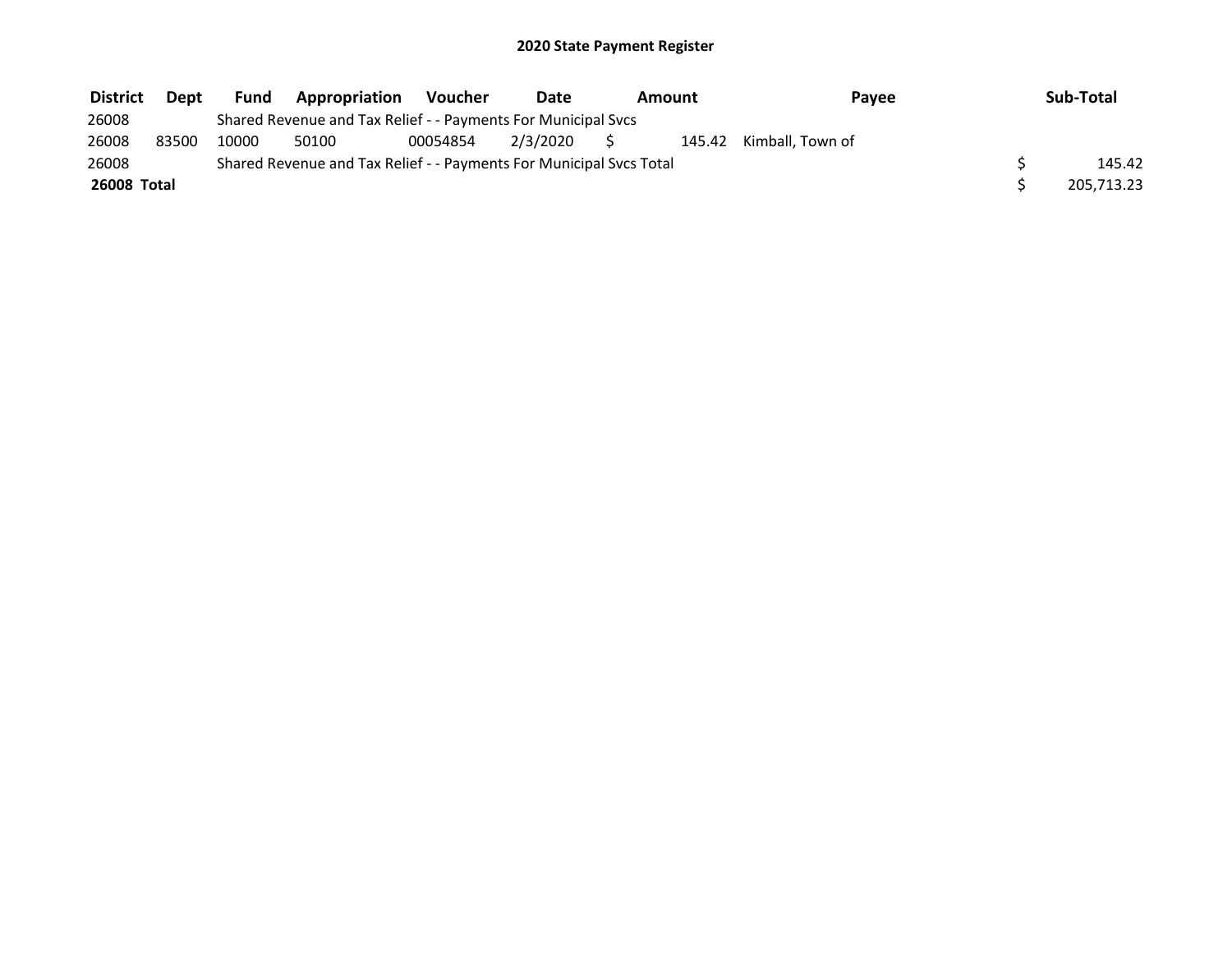| <b>District</b> | Dept  | Fund  | Appropriation                                                        | Voucher  | <b>Date</b>   |      | <b>Amount</b> |                          | Payee | Sub-Total  |
|-----------------|-------|-------|----------------------------------------------------------------------|----------|---------------|------|---------------|--------------------------|-------|------------|
| 26010           |       |       | Dept of Safety & Prof Services - - Fire Dues Distribution            |          |               |      |               |                          |       |            |
| 26010           | 16500 | 10000 | 22500                                                                | 00036233 | 7/20/2020     | \$   |               | 618.82 Town Of Knight    |       |            |
| 26010           |       |       | Dept of Safety & Prof Services - - Fire Dues Distribution Total      |          |               |      |               |                          | \$    | 618.82     |
| 26010           |       |       | Dept of Natural Resources - - Aids In Lieu Of Taxes - Gener          |          |               |      |               |                          |       |            |
| 26010           | 37000 | 10000 | 50300                                                                | 00385451 | 1/24/2020     | \$   |               | 1,198.62 Town Of Knight  |       |            |
| 26010           | 37000 | 10000 | 50300                                                                | 00385452 | 1/24/2020     | \$   |               | 351.44 Town Of Knight    |       |            |
| 26010           |       |       | Dept of Natural Resources - - Aids In Lieu Of Taxes - Gener Total    |          |               |      |               |                          | \$    | 1,550.06   |
| 26010           |       |       | Dept of Natural Resources - - Resaids - Cnty Forst, Cl & Mfl         |          |               |      |               |                          |       |            |
| 26010           | 37000 | 21200 | 57100                                                                | 00417172 | 6/18/2020     | - \$ |               | 13,248.49 Town Of Knight |       |            |
| 26010           |       |       | Dept of Natural Resources - - Resaids - Cnty Forst, Cl & Mfl Total   |          |               |      |               |                          | \$    | 13,248.49  |
| 26010           |       |       | Dept of Natural Resources - - Aids In Lieu Of Taxes - Sum S          |          |               |      |               |                          |       |            |
| 26010           | 37000 | 21200 | 57900                                                                | 00404811 | 4/21/2020     | -\$  |               | 2.16 Town Of Knight      |       |            |
| 26010           |       |       | Dept of Natural Resources - - Aids In Lieu Of Taxes - Sum S Total    |          |               |      |               |                          | \$    | 2.16       |
| 26010           |       |       | WI Dept of Transportation - - Trns Aids To Mnc.-Sf                   |          |               |      |               |                          |       |            |
| 26010           | 39500 | 21100 | 19100                                                                | 00476175 | 1/6/2020      | \$   |               | 30,698.81 Town Of Knight |       |            |
| 26010           | 39500 | 21100 | 19100                                                                | 00506030 | 4/6/2020      | \$   |               | 30,698.81 Town Of Knight |       |            |
| 26010           | 39500 | 21100 | 19100                                                                | 00543022 | 7/6/2020      | \$   |               | 30,698.81 Town Of Knight |       |            |
| 26010           | 39500 | 21100 | 19100                                                                | 00585848 | 10/5/2020     | \$   |               | 30,698.82 Town Of Knight |       |            |
| 26010           |       |       | WI Dept of Transportation - - Trns Aids To Mnc.-Sf Total             |          |               |      |               |                          | \$    | 122,795.25 |
| 26010           |       |       | WI Dept of Transportation - - Supplemental Transportation Aids       |          |               |      |               |                          |       |            |
| 26010           | 39500 | 21100 | 19600                                                                | 00477510 | 1/6/2020      | \$   |               | 20,157.56 Town Of Knight |       |            |
| 26010           |       |       | WI Dept of Transportation - - Supplemental Transportation Aids Total |          |               |      |               |                          | \$    | 20,157.56  |
| 26010           |       |       | Elections Commission - - 2018 Hava Election Security                 |          |               |      |               |                          |       |            |
| 26010           | 51000 | 22000 | 18200                                                                | 00003702 | 7/6/2020      | \$   |               | 336.40 Town Of Knight    |       |            |
| 26010           |       |       | Elections Commission - - 2018 Hava Election Security Total           |          |               |      |               |                          | \$    | 336.40     |
| 26010           |       |       | Shared Revenue and Tax Relief - - County And Municipal Aid           |          |               |      |               |                          |       |            |
| 26010           | 83500 | 10000 | 10500                                                                | 00068141 | 7/27/2020     | \$   |               | 4,438.50 Town Of Knight  |       |            |
| 26010           | 83500 | 10000 | 10500                                                                | 00072107 | 11/16/2020 \$ |      |               | 25,151.49 Town Of Knight |       |            |
| 26010           |       |       | Shared Revenue and Tax Relief - - County And Municipal Aid Total     |          |               |      |               |                          | \$    | 29,589.99  |
| 26010           |       |       | Shared Revenue and Tax Relief - - Utility Aid                        |          |               |      |               |                          |       |            |
| 26010           | 83500 | 10000 | 11000                                                                | 00068141 | 7/27/2020     | \$   |               | 4.91 Town Of Knight      |       |            |
| 26010           | 83500 | 10000 | 11000                                                                | 00072107 | 11/16/2020 \$ |      | 19.25         | Town Of Knight           |       |            |
| 26010           |       |       | Shared Revenue and Tax Relief - - Utility Aid Total                  |          |               |      |               |                          | \$    | 24.16      |
| 26010           |       |       | Shared Revenue and Tax Relief - - Personal Property Aid              |          |               |      |               |                          |       |            |
| 26010           | 83500 | 10000 | 11100                                                                | 00060671 | 5/4/2020      | \$   | 23.80         | Town Of Knight           |       |            |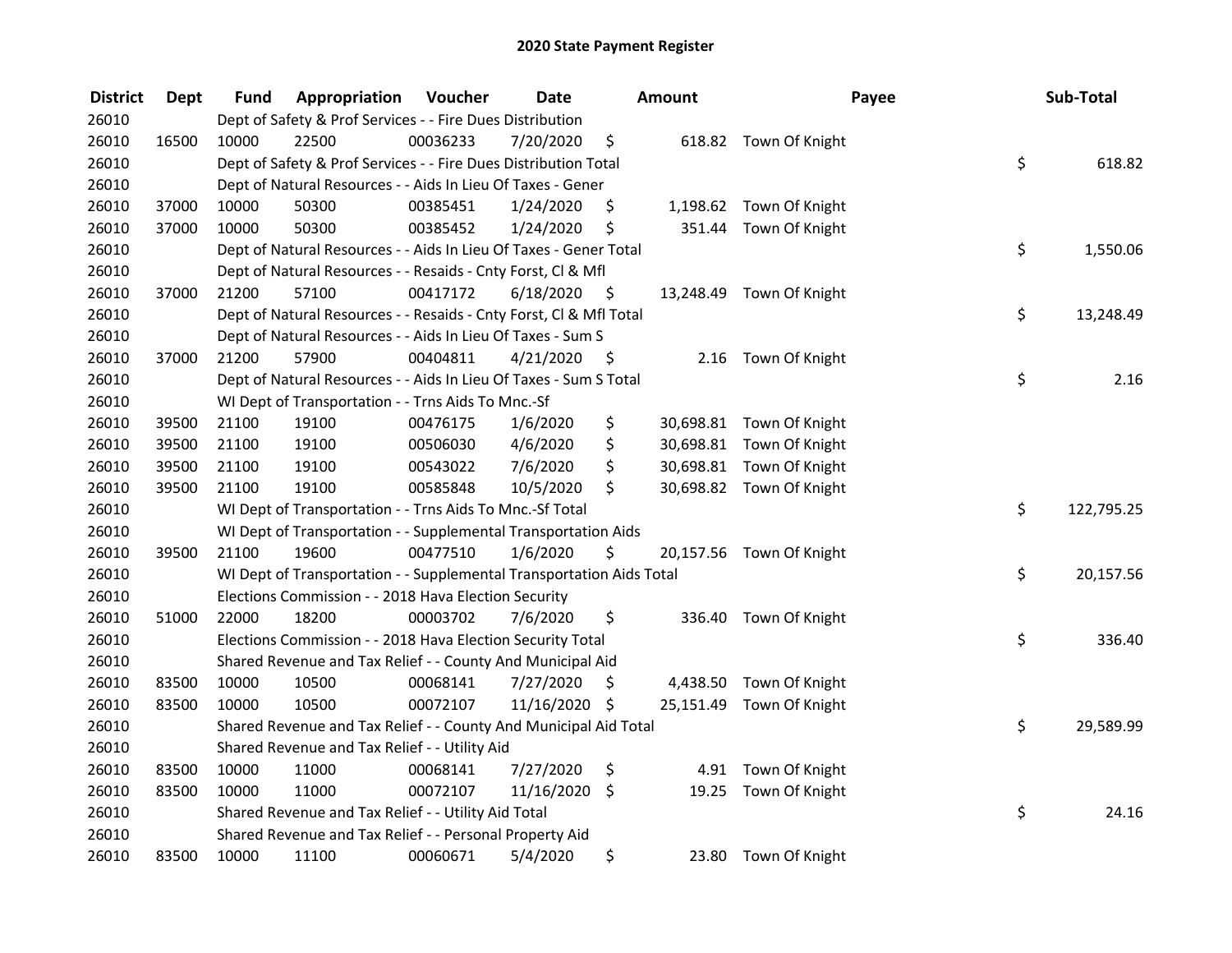| <b>District</b> | Dept | Fund | ' Appropriation                                               | Voucher | Date | Amount | Payee | Sub-Total  |
|-----------------|------|------|---------------------------------------------------------------|---------|------|--------|-------|------------|
| 26010           |      |      | Shared Revenue and Tax Relief - - Personal Property Aid Total |         |      |        |       | 23.80      |
| 26010 Total     |      |      |                                                               |         |      |        |       | 188.346.69 |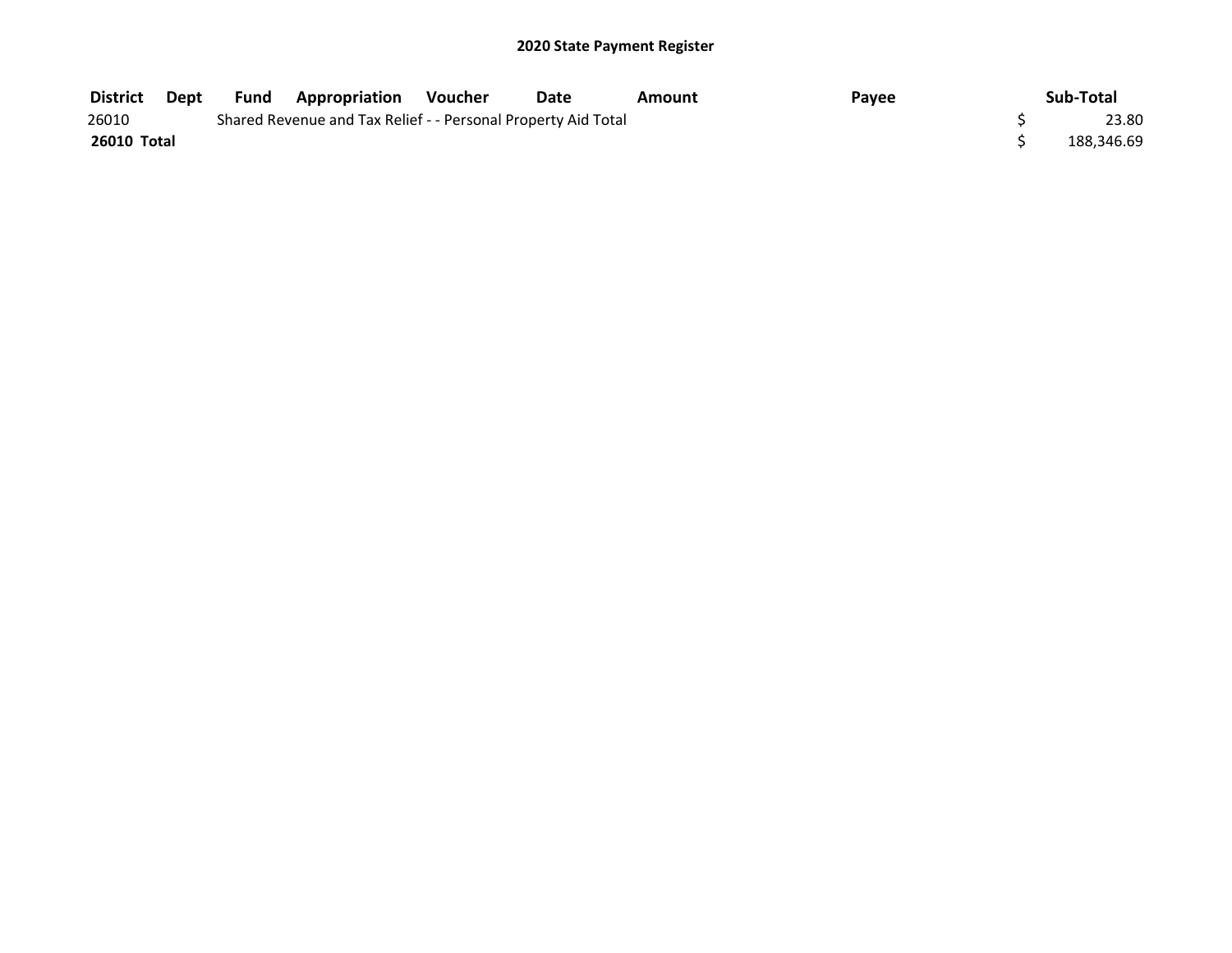| <b>District</b> | <b>Dept</b> | Fund  | Appropriation                                                      | Voucher  | <b>Date</b>   |      | <b>Amount</b> | Payee                     | Sub-Total        |
|-----------------|-------------|-------|--------------------------------------------------------------------|----------|---------------|------|---------------|---------------------------|------------------|
| 26012           |             |       | Dept of Safety & Prof Services - - Fire Dues Distribution          |          |               |      |               |                           |                  |
| 26012           | 16500       | 10000 | 22500                                                              | 00036234 | 7/20/2020     | \$   |               | 11,989.02 Town Of Mercer  |                  |
| 26012           |             |       | Dept of Safety & Prof Services - - Fire Dues Distribution Total    |          |               |      |               |                           | \$<br>11,989.02  |
| 26012           |             |       | Dept of Natural Resources - - Aids In Lieu Of Taxes - Gener        |          |               |      |               |                           |                  |
| 26012           | 37000       | 10000 | 50300                                                              | 00385457 | 1/24/2020     | \$   |               | 3,310.79 Town Of Mercer   |                  |
| 26012           | 37000       | 10000 | 50300                                                              | 00385458 | 1/24/2020     | \$   |               | 56,647.82 Town Of Mercer  |                  |
| 26012           | 37000       | 10000 | 50300                                                              | 00385459 | 1/24/2020     | \$   |               | 92,421.49 Town Of Mercer  |                  |
| 26012           | 37000       | 10000 | 50300                                                              | 00385460 | 1/24/2020     | \$   |               | 116,874.49 Town Of Mercer |                  |
| 26012           | 37000       | 10000 | 50300                                                              | 00404864 | 4/21/2020     | \$   |               | 6,457.75 Town Of Mercer   |                  |
| 26012           | 37000       | 10000 | 50300                                                              | 00404865 | 4/21/2020     | \$   |               | 5,404.86 Town Of Mercer   |                  |
| 26012           |             |       | Dept of Natural Resources - - Aids In Lieu Of Taxes - Gener Total  |          |               |      |               |                           | \$<br>281,117.20 |
| 26012           |             |       | Dept of Natural Resources - - Gen Program Ops-State Funds          |          |               |      |               |                           |                  |
| 26012           | 37000       | 21200 | 16100                                                              | 00380998 | 1/7/2020      | \$   | 610.32        | Town Of Mercer            |                  |
| 26012           | 37000       | 21200 | 16100                                                              | 00388409 | 2/27/2020     | \$   | 203.44        | Town Of Mercer            |                  |
| 26012           | 37000       | 21200 | 16100                                                              | 00388511 | 2/27/2020     | \$   | 505.41        | Town Of Mercer            |                  |
| 26012           | 37000       | 21200 | 16100                                                              | 00397190 | 4/10/2020     | \$   | 300.00        | Town Of Mercer            |                  |
| 26012           | 37000       | 21200 | 16100                                                              | 00427138 | 8/19/2020     | \$   | 1,574.60      | Town Of Mercer            |                  |
| 26012           |             |       | Dept of Natural Resources - - Gen Program Ops-State Funds Total    |          |               |      |               |                           | \$<br>3,193.77   |
| 26012           |             |       | Dept of Natural Resources - - Resaids - Cnty Forst, Cl & Mfl       |          |               |      |               |                           |                  |
| 26012           | 37000       | 21200 | 57100                                                              | 00417173 | 6/18/2020     | - \$ |               | 12,490.99 Town Of Mercer  |                  |
| 26012           |             |       | Dept of Natural Resources - - Resaids - Cnty Forst, Cl & Mfl Total |          |               |      |               |                           | \$<br>12,490.99  |
| 26012           |             |       | Dept of Natural Resources - - Aids In Lieu Of Taxes - Sum S        |          |               |      |               |                           |                  |
| 26012           | 37000       | 21200 | 57900                                                              | 00404866 | 4/21/2020     | - \$ |               | 15,004.65 Town Of Mercer  |                  |
| 26012           |             |       | Dept of Natural Resources - - Aids In Lieu Of Taxes - Sum S Total  |          |               |      |               |                           | \$<br>15,004.65  |
| 26012           |             |       | WI Dept of Transportation - - Trns Aids To Mnc.-Sf                 |          |               |      |               |                           |                  |
| 26012           | 39500       | 21100 | 19100                                                              | 00476176 | 1/6/2020      | \$   |               | 104,725.80 Town Of Mercer |                  |
| 26012           | 39500       | 21100 | 19100                                                              | 00506031 | 4/6/2020      | \$   | 104,725.80    | Town Of Mercer            |                  |
| 26012           | 39500       | 21100 | 19100                                                              | 00543023 | 7/6/2020      | \$   |               | 104,725.80 Town Of Mercer |                  |
| 26012           | 39500       | 21100 | 19100                                                              | 00585849 | 10/5/2020     | \$   |               | 104,725.80 Town Of Mercer |                  |
| 26012           |             |       | WI Dept of Transportation - - Trns Aids To Mnc.-Sf Total           |          |               |      |               |                           | \$<br>418,903.20 |
| 26012           |             |       | WI Dept of Transportation - - Loc Rd Imp Prg St Fd                 |          |               |      |               |                           |                  |
| 26012           | 39500       | 21100 | 27800                                                              | 00634733 | 12/30/2020 \$ |      |               | 24,763.77 Town Of Mercer  |                  |
| 26012           |             |       | WI Dept of Transportation - - Loc Rd Imp Prg St Fd Total           |          |               |      |               |                           | \$<br>24,763.77  |
| 26012           |             |       | Department of Administration - - Federal Aid                       |          |               |      |               |                           |                  |
| 26012           | 50500       | 10000 | 14200                                                              | 00129917 | 10/2/2020     | \$   |               | 13,757.11 Town Of Mercer  |                  |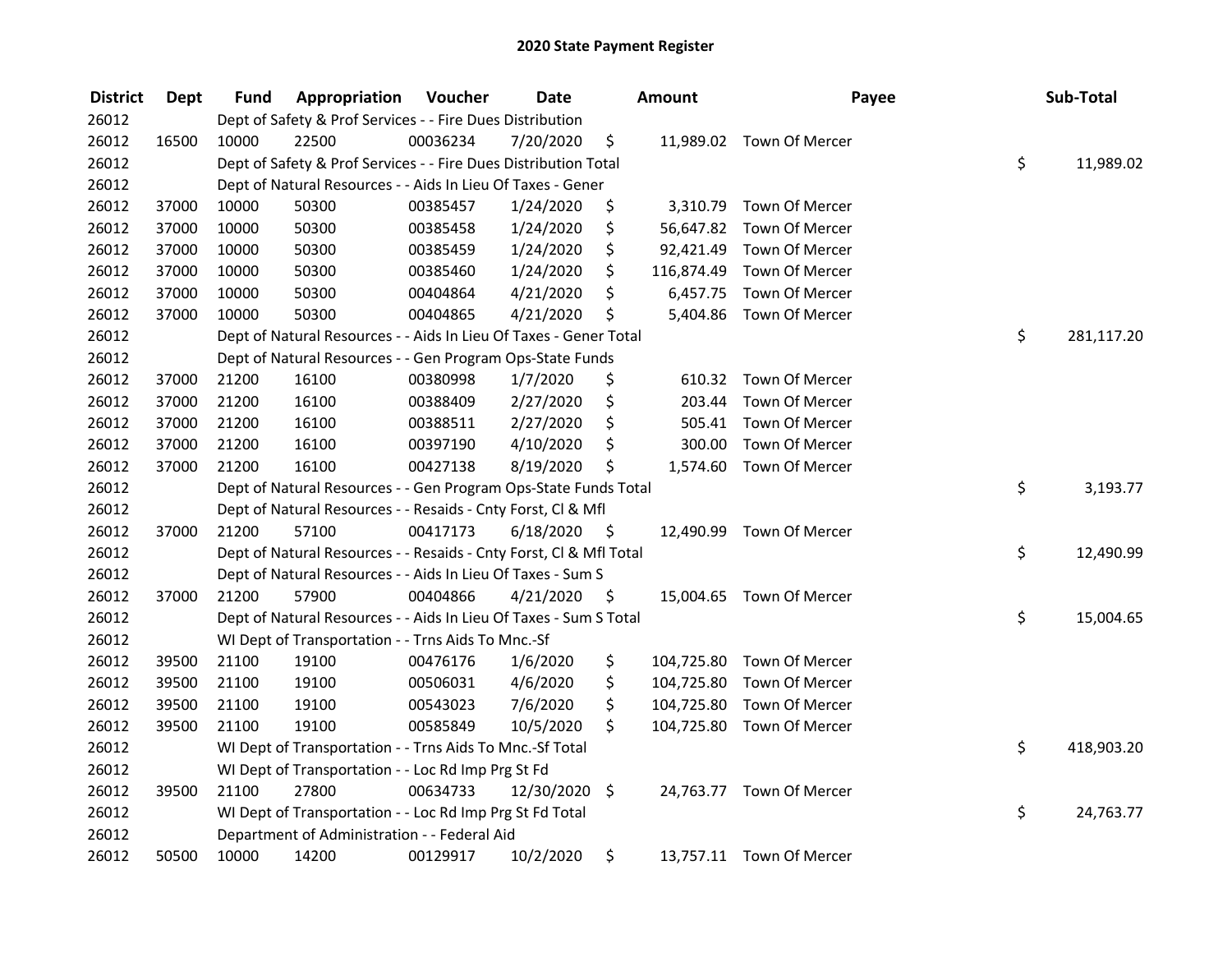| <b>District</b>    | Dept  | <b>Fund</b> | Appropriation                                                       | Voucher  | Date            |                     | <b>Amount</b> |                         | Payee | Sub-Total  |
|--------------------|-------|-------------|---------------------------------------------------------------------|----------|-----------------|---------------------|---------------|-------------------------|-------|------------|
| 26012              | 50500 | 10000       | 14200                                                               | 00134565 | 12/10/2020 \$   |                     | 9,685.89      | Town Of Mercer          |       |            |
| 26012              | 50500 | 10000       | 14200                                                               | 00136290 | 12/17/2020 \$   |                     | 2,488.06      | Town Of Mercer          |       |            |
| 26012              |       |             | Department of Administration - - Federal Aid Total                  |          |                 |                     |               |                         | \$    | 25,931.06  |
| 26012              |       |             | Commissioners of Public Lands - - General Program Operations        |          |                 |                     |               |                         |       |            |
| 26012              | 50700 | 10000       | 10100                                                               | 00002864 | 1/10/2020       | - \$                |               | 1,279.45 Town Of Mercer |       |            |
| 26012              |       |             | Commissioners of Public Lands - - General Program Operations Total  |          |                 |                     |               |                         | \$    | 1,279.45   |
| 26012              |       |             | Elections Commission - - 2018 Hava Election Security                |          |                 |                     |               |                         |       |            |
| 26012              | 51000 | 22000       | 18200                                                               | 00003873 | 7/16/2020       | $\ddot{\mathsf{S}}$ | 1,538.70      | Town Of Mercer          |       |            |
| 26012              |       |             | Elections Commission - - 2018 Hava Election Security Total          |          |                 |                     |               |                         | \$    | 1,538.70   |
| 26012              |       |             | Shared Revenue and Tax Relief - - County And Municipal Aid          |          |                 |                     |               |                         |       |            |
| 26012              | 83500 | 10000       | 10500                                                               | 00068142 | 7/27/2020       | - \$                | 3,598.18      | Town Of Mercer          |       |            |
| 26012              | 83500 | 10000       | 10500                                                               | 00072108 | 11/16/2020 \$   |                     | 20,389.68     | Town Of Mercer          |       |            |
| 26012              |       |             | Shared Revenue and Tax Relief - - County And Municipal Aid Total    |          |                 |                     |               |                         | \$    | 23,987.86  |
| 26012              |       |             | Shared Revenue and Tax Relief - - Exempt Computer Aid               |          |                 |                     |               |                         |       |            |
| 26012              | 83500 | 10000       | 10900                                                               | 00065291 | 7/27/2020       | - \$                |               | 213.04 Town Of Mercer   |       |            |
| 26012              |       |             | Shared Revenue and Tax Relief - - Exempt Computer Aid Total         |          |                 |                     |               |                         | \$    | 213.04     |
| 26012              |       |             | Shared Revenue and Tax Relief - - Utility Aid                       |          |                 |                     |               |                         |       |            |
| 26012              | 83500 | 10000       | 11000                                                               | 00068142 | 7/27/2020       | \$                  | 1,622.85      | Town Of Mercer          |       |            |
| 26012              | 83500 | 10000       | 11000                                                               | 00072108 | $11/16/2020$ \$ |                     | 9,281.57      | Town Of Mercer          |       |            |
| 26012              |       |             | Shared Revenue and Tax Relief - - Utility Aid Total                 |          |                 |                     |               |                         | \$    | 10,904.42  |
| 26012              |       |             | Shared Revenue and Tax Relief - - Payments For Municipal Svcs       |          |                 |                     |               |                         |       |            |
| 26012              | 83500 | 10000       | 50100                                                               | 00054861 | 2/3/2020        | \$.                 |               | 172.73 Town Of Mercer   |       |            |
| 26012              |       |             | Shared Revenue and Tax Relief - - Payments For Municipal Svcs Total |          |                 |                     |               |                         | \$    | 172.73     |
| <b>26012 Total</b> |       |             |                                                                     |          |                 |                     |               |                         | \$    | 831,489.86 |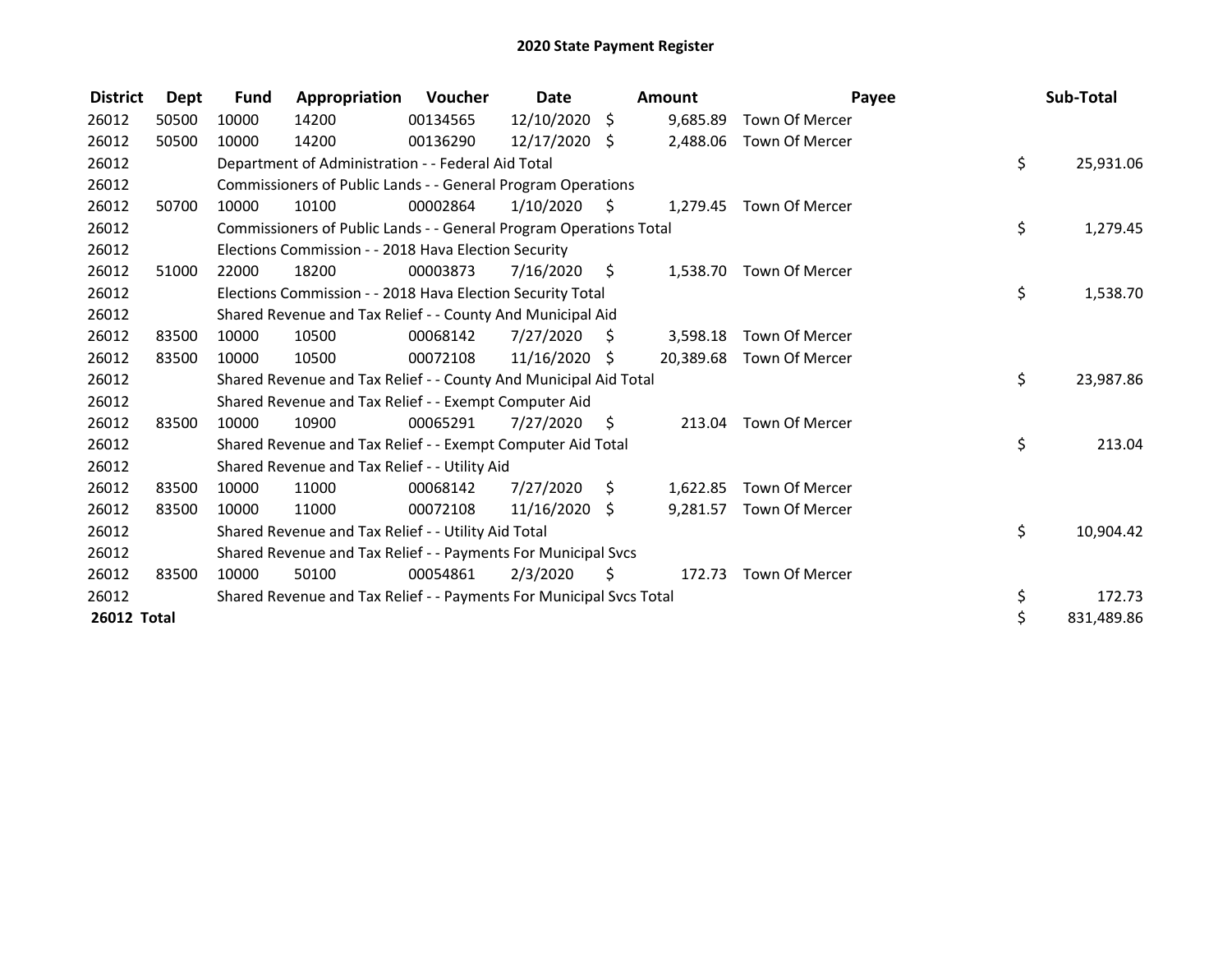| <b>District</b>    | Dept  | <b>Fund</b> | <b>Appropriation Voucher</b>                                       |          | Date          |                    | <b>Amount</b> |                       | Payee | Sub-Total  |           |
|--------------------|-------|-------------|--------------------------------------------------------------------|----------|---------------|--------------------|---------------|-----------------------|-------|------------|-----------|
| 26014              |       |             | Dept of Safety & Prof Services - - Fire Dues Distribution          |          |               |                    |               |                       |       |            |           |
| 26014              | 16500 | 10000       | 22500                                                              | 00036235 | 7/20/2020     | $\ddot{\varsigma}$ |               | 2,756.21 Town Of Oma  |       |            |           |
| 26014              |       |             | Dept of Safety & Prof Services - - Fire Dues Distribution Total    |          |               |                    |               |                       | \$    |            | 2,756.21  |
| 26014              |       |             | Dept of Natural Resources - - Aids In Lieu Of Taxes - Gener        |          |               |                    |               |                       |       |            |           |
| 26014              | 37000 | 10000       | 50300                                                              | 00385463 | 1/24/2020     | \$                 | 22,299.49     | Town Of Oma           |       |            |           |
| 26014              | 37000 | 10000       | 50300                                                              | 00385464 | 1/24/2020     | \$                 |               | 888.71 Town Of Oma    |       |            |           |
| 26014              |       |             | Dept of Natural Resources - - Aids In Lieu Of Taxes - Gener Total  |          |               |                    |               |                       | \$    |            | 23,188.20 |
| 26014              |       |             | Dept of Natural Resources - - Resaids - Cnty Forst, Cl & Mfl       |          |               |                    |               |                       |       |            |           |
| 26014              | 37000 | 21200       | 57100                                                              | 00417174 | 6/18/2020     | - \$               |               | 7,044.69 Town Of Oma  |       |            |           |
| 26014              |       |             | Dept of Natural Resources - - Resaids - Cnty Forst, Cl & Mfl Total |          |               |                    |               |                       | \$    |            | 7,044.69  |
| 26014              |       |             | Dept of Natural Resources - - Aids In Lieu Of Taxes - Sum S        |          |               |                    |               |                       |       |            |           |
| 26014              | 37000 | 21200       | 57900                                                              | 00404910 | 4/21/2020     | S                  | 5.01          | Town Of Oma           |       |            |           |
| 26014              | 37000 | 21200       | 57900                                                              | 00404911 | 4/21/2020     | \$                 |               | 1,409.62 Town Of Oma  |       |            |           |
| 26014              |       |             | Dept of Natural Resources - - Aids In Lieu Of Taxes - Sum S Total  |          |               |                    |               |                       | \$    |            | 1,414.63  |
| 26014              |       |             | WI Dept of Transportation - - Trns Aids To Mnc.-Sf                 |          |               |                    |               |                       |       |            |           |
| 26014              | 39500 | 21100       | 19100                                                              | 00476177 | 1/6/2020      | \$                 | 37,573.83     | Town Of Oma           |       |            |           |
| 26014              | 39500 | 21100       | 19100                                                              | 00506032 | 4/6/2020      | \$                 | 37,573.83     | Town Of Oma           |       |            |           |
| 26014              | 39500 | 21100       | 19100                                                              | 00543024 | 7/6/2020      | \$                 | 37,573.83     | Town Of Oma           |       |            |           |
| 26014              | 39500 | 21100       | 19100                                                              | 00585850 | 10/5/2020     | \$                 |               | 37,573.83 Town Of Oma |       |            |           |
| 26014              |       |             | WI Dept of Transportation - - Trns Aids To Mnc.-Sf Total           |          |               |                    |               |                       | \$    | 150,295.32 |           |
| 26014              |       |             | Shared Revenue and Tax Relief - - County And Municipal Aid         |          |               |                    |               |                       |       |            |           |
| 26014              | 83500 | 10000       | 10500                                                              | 00068143 | 7/27/2020     | \$.                |               | 1,165.89 Town Of Oma  |       |            |           |
| 26014              | 83500 | 10000       | 10500                                                              | 00072109 | 11/16/2020 \$ |                    |               | 6,606.74 Town Of Oma  |       |            |           |
| 26014              |       |             | Shared Revenue and Tax Relief - - County And Municipal Aid Total   |          |               |                    |               |                       | \$    |            | 7,772.63  |
| 26014              |       |             | Shared Revenue and Tax Relief - - Utility Aid                      |          |               |                    |               |                       |       |            |           |
| 26014              | 83500 | 10000       | 11000                                                              | 00068143 | 7/27/2020     | \$                 |               | 12.91 Town Of Oma     |       |            |           |
| 26014              | 83500 | 10000       | 11000                                                              | 00072109 | 11/16/2020    | \$                 | 66.82         | Town Of Oma           |       |            |           |
| 26014              |       |             | Shared Revenue and Tax Relief - - Utility Aid Total                |          |               |                    |               |                       | \$    |            | 79.73     |
| 26014              |       |             | Shared Revenue and Tax Relief - - Personal Property Aid            |          |               |                    |               |                       |       |            |           |
| 26014              | 83500 | 10000       | 11100                                                              | 00060672 | 5/4/2020      | \$                 |               | 2.33 Town Of Oma      |       |            |           |
| 26014              |       |             | Shared Revenue and Tax Relief - - Personal Property Aid Total      |          |               |                    |               |                       | \$    |            | 2.33      |
| <b>26014 Total</b> |       |             |                                                                    |          |               |                    |               |                       | \$    | 192,553.74 |           |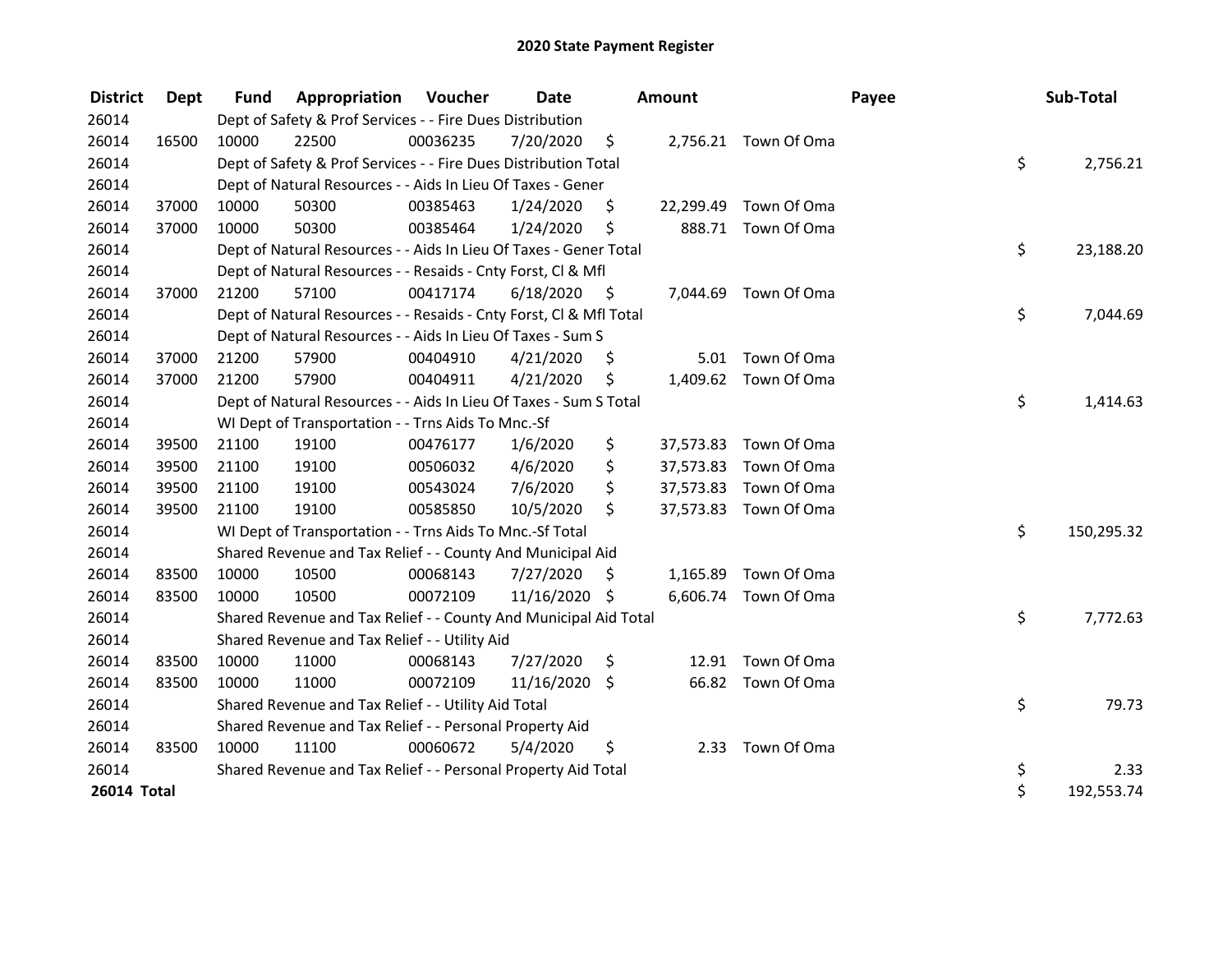| <b>District</b> | Dept  | <b>Fund</b> | Appropriation                                                        | Voucher  | Date          |      | Amount    |                         | Payee | Sub-Total  |
|-----------------|-------|-------------|----------------------------------------------------------------------|----------|---------------|------|-----------|-------------------------|-------|------------|
| 26016           |       |             | Dept of Safety & Prof Services - - Fire Dues Distribution            |          |               |      |           |                         |       |            |
| 26016           | 16500 | 10000       | 22500                                                                | 00036236 | 7/20/2020     | \$   |           | 590.85 Town Of Pence    |       |            |
| 26016           |       |             | Dept of Safety & Prof Services - - Fire Dues Distribution Total      |          |               |      |           |                         | \$    | 590.85     |
| 26016           |       |             | Dept of Natural Resources - - Resaids - Cnty Forst, CI & Mfl         |          |               |      |           |                         |       |            |
| 26016           | 37000 | 21200       | 57100                                                                | 00417175 | 6/18/2020     | - \$ |           | 4,501.00 Town Of Pence  |       |            |
| 26016           |       |             | Dept of Natural Resources - - Resaids - Cnty Forst, CI & Mfl Total   |          |               |      |           |                         | \$    | 4,501.00   |
| 26016           |       |             | WI Dept of Transportation - - Trns Aids To Mnc.-Sf                   |          |               |      |           |                         |       |            |
| 26016           | 39500 | 21100       | 19100                                                                | 00476178 | 1/6/2020      | \$   | 13,865.48 | Town Of Pence           |       |            |
| 26016           | 39500 | 21100       | 19100                                                                | 00506033 | 4/6/2020      | \$   |           | 13,865.48 Town Of Pence |       |            |
| 26016           | 39500 | 21100       | 19100                                                                | 00543025 | 7/6/2020      | \$   |           | 13,865.48 Town Of Pence |       |            |
| 26016           | 39500 | 21100       | 19100                                                                | 00585851 | 10/5/2020     | \$   |           | 13,865.49 Town Of Pence |       |            |
| 26016           |       |             | WI Dept of Transportation - - Trns Aids To Mnc.-Sf Total             |          |               |      |           |                         | \$    | 55,461.93  |
| 26016           |       |             | WI Dept of Transportation - - Supplemental Transportation Aids       |          |               |      |           |                         |       |            |
| 26016           | 39500 | 21100       | 19600                                                                | 00477511 | 1/6/2020      | \$   |           | 8,734.93 Town Of Pence  |       |            |
| 26016           |       |             | WI Dept of Transportation - - Supplemental Transportation Aids Total |          |               |      |           |                         | \$    | 8,734.93   |
| 26016           |       |             | WI Dept of Transportation - - Loc Rd Imp Prg St Fd                   |          |               |      |           |                         |       |            |
| 26016           | 39500 | 21100       | 27800                                                                | 00613979 | 11/12/2020 \$ |      |           | 14,750.00 Town Of Pence |       |            |
| 26016           |       |             | WI Dept of Transportation - - Loc Rd Imp Prg St Fd Total             |          |               |      |           |                         | \$    | 14,750.00  |
| 26016           |       |             | Department of Administration - - Federal Aid                         |          |               |      |           |                         |       |            |
| 26016           | 50500 | 10000       | 14200                                                                | 00134566 | 12/10/2020    | \$   | 5,000.00  | Town Of Pence           |       |            |
| 26016           | 50500 | 10000       | 14200                                                                | 00136291 | 12/17/2020 \$ |      |           | 252.34 Town Of Pence    |       |            |
| 26016           |       |             | Department of Administration - - Federal Aid Total                   |          |               |      |           |                         | \$    | 5,252.34   |
| 26016           |       |             | Elections Commission - - 2018 Hava Election Security                 |          |               |      |           |                         |       |            |
| 26016           | 51000 | 22000       | 18200                                                                | 00003754 | 7/6/2020      | \$   |           | 339.70 Town Of Pence    |       |            |
| 26016           |       |             | Elections Commission - - 2018 Hava Election Security Total           |          |               |      |           |                         | \$    | 339.70     |
| 26016           |       |             | Shared Revenue and Tax Relief - - County And Municipal Aid           |          |               |      |           |                         |       |            |
| 26016           | 83500 | 10000       | 10500                                                                | 00068144 | 7/27/2020     | \$   |           | 6,616.18 Town Of Pence  |       |            |
| 26016           | 83500 | 10000       | 10500                                                                | 00072110 | 11/16/2020 \$ |      |           | 37,491.69 Town Of Pence |       |            |
| 26016           |       |             | Shared Revenue and Tax Relief - - County And Municipal Aid Total     |          |               |      |           |                         | \$    | 44,107.87  |
| 26016           |       |             | Shared Revenue and Tax Relief - - Personal Property Aid              |          |               |      |           |                         |       |            |
| 26016           | 83500 | 10000       | 11100                                                                | 00060673 | 5/4/2020      | \$   |           | 143.82 Town Of Pence    |       |            |
| 26016           |       |             | Shared Revenue and Tax Relief - - Personal Property Aid Total        |          |               |      |           |                         | \$    | 143.82     |
| 26016 Total     |       |             |                                                                      |          |               |      |           |                         | \$    | 133,882.44 |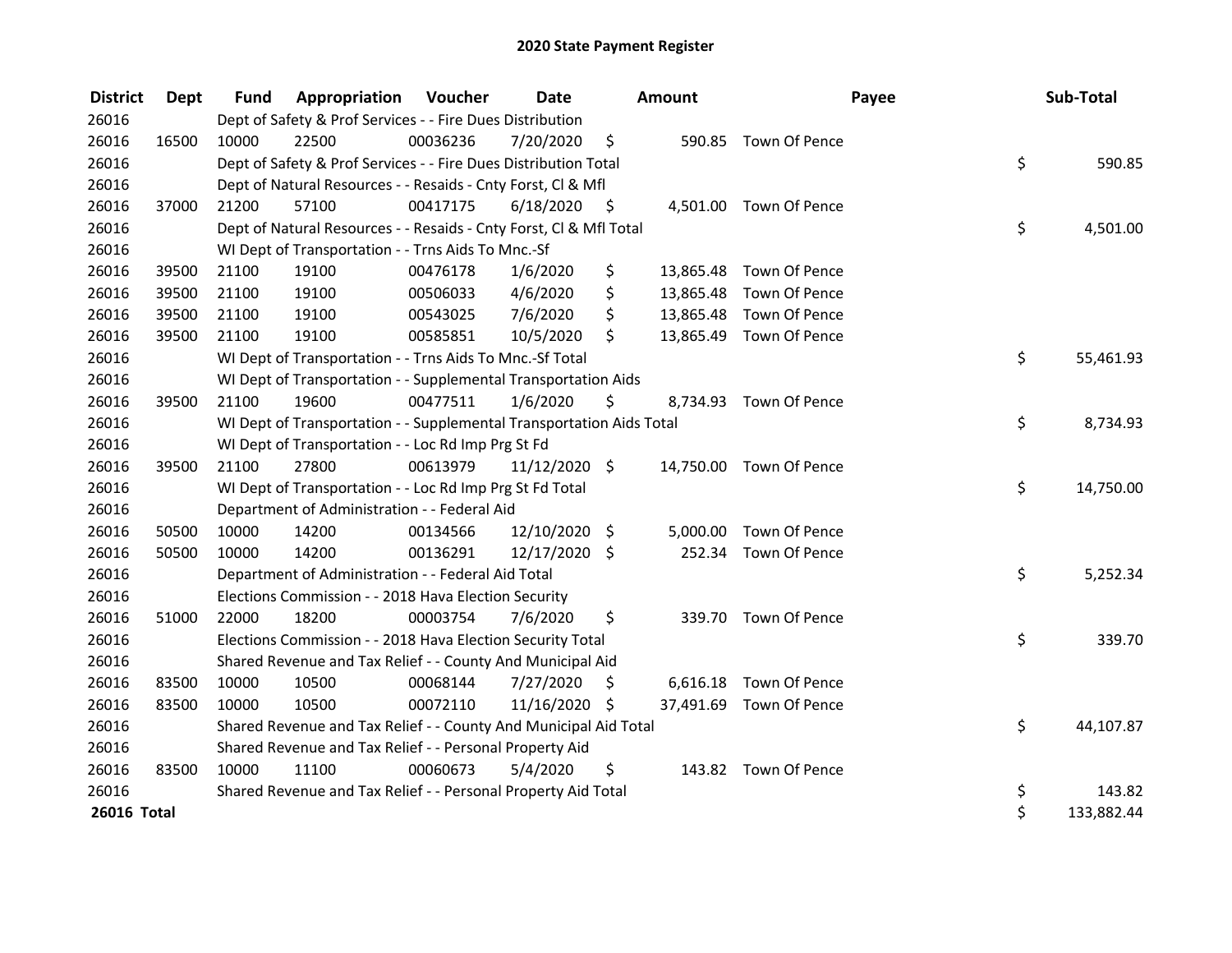| <b>District</b>    | <b>Dept</b> | <b>Fund</b> | Appropriation                                                      | Voucher  | <b>Date</b>   |                    | <b>Amount</b> |                         | Payee | Sub-Total  |
|--------------------|-------------|-------------|--------------------------------------------------------------------|----------|---------------|--------------------|---------------|-------------------------|-------|------------|
| 26018              |             |             | Dept of Natural Resources - - Aids In Lieu Of Taxes - Gener        |          |               |                    |               |                         |       |            |
| 26018              | 37000       | 10000       | 50300                                                              | 00385467 | 1/24/2020     | $\ddot{\varsigma}$ |               | 26,312.46 Town Of Saxon |       |            |
| 26018              |             |             | Dept of Natural Resources - - Aids In Lieu Of Taxes - Gener Total  |          |               |                    |               |                         | \$    | 26,312.46  |
| 26018              |             |             | Dept of Natural Resources - - General Program Operations --        |          |               |                    |               |                         |       |            |
| 26018              | 37000       | 21200       | 25400                                                              | 00410619 | 7/16/2020     | Ŝ.                 | 400.00        | Town Of Saxon           |       |            |
| 26018              | 37000       | 21200       | 25400                                                              | 00428115 | 8/5/2020      | \$                 | 92.88         | Town Of Saxon           |       |            |
| 26018              |             |             | Dept of Natural Resources - - General Program Operations -- Total  |          |               |                    |               |                         | \$    | 492.88     |
| 26018              |             |             | Dept of Natural Resources - - Resaids - Cnty Forst, Cl & Mfl       |          |               |                    |               |                         |       |            |
| 26018              | 37000       | 21200       | 57100                                                              | 00417176 | 6/18/2020     | - \$               |               | 5,067.04 Town Of Saxon  |       |            |
| 26018              |             |             | Dept of Natural Resources - - Resaids - Cnty Forst, Cl & Mfl Total |          |               |                    |               |                         | \$    | 5,067.04   |
| 26018              |             |             | WI Dept of Transportation - - Trns Aids To Mnc.-Sf                 |          |               |                    |               |                         |       |            |
| 26018              | 39500       | 21100       | 19100                                                              | 00476179 | 1/6/2020      | \$                 |               | 25,471.89 Town Of Saxon |       |            |
| 26018              | 39500       | 21100       | 19100                                                              | 00506034 | 4/6/2020      | \$                 |               | 25,471.89 Town Of Saxon |       |            |
| 26018              | 39500       | 21100       | 19100                                                              | 00543026 | 7/6/2020      | \$                 |               | 25,471.89 Town Of Saxon |       |            |
| 26018              | 39500       | 21100       | 19100                                                              | 00585852 | 10/5/2020     | \$                 |               | 25,471.89 Town Of Saxon |       |            |
| 26018              |             |             | WI Dept of Transportation - - Trns Aids To Mnc.-Sf Total           |          |               |                    |               |                         | \$    | 101,887.56 |
| 26018              |             |             | Shared Revenue and Tax Relief - - County And Municipal Aid         |          |               |                    |               |                         |       |            |
| 26018              | 83500       | 10000       | 10500                                                              | 00068145 | 7/27/2020     | S.                 |               | 7,094.77 Town Of Saxon  |       |            |
| 26018              | 83500       | 10000       | 10500                                                              | 00072111 | 11/16/2020 \$ |                    |               | 40,203.68 Town Of Saxon |       |            |
| 26018              |             |             | Shared Revenue and Tax Relief - - County And Municipal Aid Total   |          |               |                    |               |                         | \$    | 47,298.45  |
| 26018              |             |             | Shared Revenue and Tax Relief - - Exempt Computer Aid              |          |               |                    |               |                         |       |            |
| 26018              | 83500       | 10000       | 10900                                                              | 00065292 | 7/27/2020     | $\zeta$            |               | 5.19 Town Of Saxon      |       |            |
| 26018              |             |             | Shared Revenue and Tax Relief - - Exempt Computer Aid Total        |          |               |                    |               |                         | \$    | 5.19       |
| 26018              |             |             | Shared Revenue and Tax Relief - - Utility Aid                      |          |               |                    |               |                         |       |            |
| 26018              | 83500       | 10000       | 11000                                                              | 00068145 | 7/27/2020     | \$                 |               | 266.75 Town Of Saxon    |       |            |
| 26018              | 83500       | 10000       | 11000                                                              | 00072111 | 11/16/2020 \$ |                    |               | 1,455.99 Town Of Saxon  |       |            |
| 26018              |             |             | Shared Revenue and Tax Relief - - Utility Aid Total                |          |               |                    |               |                         | \$    | 1,722.74   |
| 26018              |             |             | Shared Revenue and Tax Relief - - Personal Property Aid            |          |               |                    |               |                         |       |            |
| 26018              | 83500       | 10000       | 11100                                                              | 00060674 | 5/4/2020      | \$                 |               | 2.79 Town Of Saxon      |       |            |
| 26018              |             |             | Shared Revenue and Tax Relief - - Personal Property Aid Total      |          |               |                    |               |                         | \$    | 2.79       |
| <b>26018 Total</b> |             |             |                                                                    |          |               |                    |               |                         | \$    | 182,789.11 |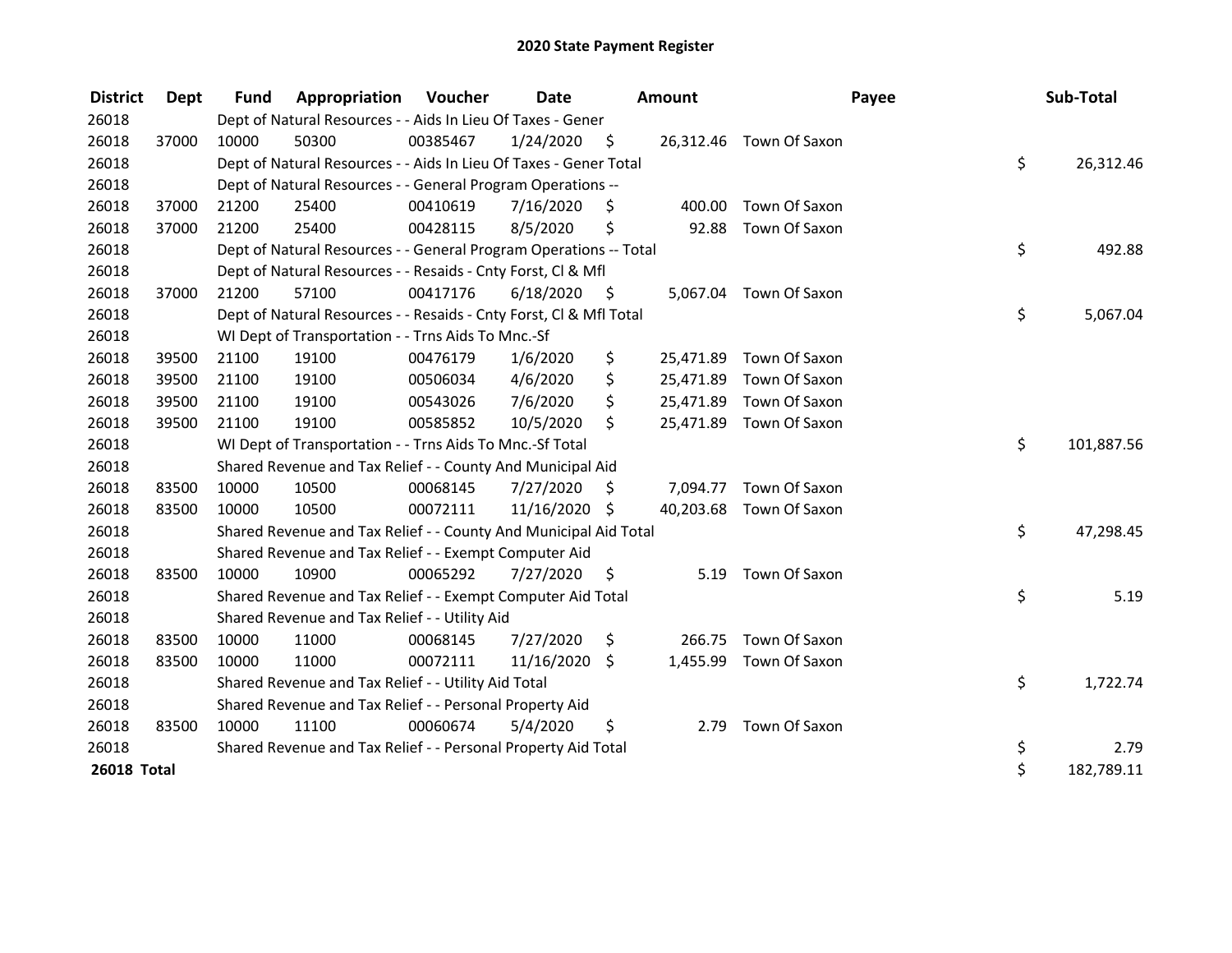| <b>District</b> | <b>Dept</b> | <b>Fund</b> | Appropriation                                                      | Voucher  | <b>Date</b>   |      | Amount     | Payee                     | Sub-Total        |
|-----------------|-------------|-------------|--------------------------------------------------------------------|----------|---------------|------|------------|---------------------------|------------------|
| 26020           |             |             | Dept of Natural Resources - - Aids In Lieu Of Taxes - Gener        |          |               |      |            |                           |                  |
| 26020           | 37000       | 10000       | 50300                                                              | 00385397 | 1/24/2020     | \$   | 3,155.69   | Town Of Sherman           |                  |
| 26020           | 37000       | 10000       | 50300                                                              | 00385398 | 1/24/2020     | \$   |            | 209.57 Town Of Sherman    |                  |
| 26020           | 37000       | 10000       | 50300                                                              | 00385399 | 1/24/2020     | \$   | 22,763.32  | Town Of Sherman           |                  |
| 26020           | 37000       | 10000       | 50300                                                              | 00385400 | 1/24/2020     | \$   | 149,710.73 | Town Of Sherman           |                  |
| 26020           | 37000       | 10000       | 50300                                                              | 00403704 | 4/21/2020     | \$   | 8,749.76   | Town Of Sherman           |                  |
| 26020           | 37000       | 10000       | 50300                                                              | 00403705 | 4/21/2020     | \$   | 7,712.38   | Town Of Sherman           |                  |
| 26020           | 37000       | 10000       | 50300                                                              | 00403706 | 4/21/2020     | \$   | 268.03     | Town Of Sherman           |                  |
| 26020           | 37000       | 10000       | 50300                                                              | 00403710 | 4/21/2020     | \$   | 32.00      | Town Of Sherman           |                  |
| 26020           |             |             | Dept of Natural Resources - - Aids In Lieu Of Taxes - Gener Total  |          |               |      |            |                           | \$<br>192,601.48 |
| 26020           |             |             | Dept of Natural Resources - - Gen Program Ops-State Funds          |          |               |      |            |                           |                  |
| 26020           | 37000       | 21200       | 16100                                                              | 00409226 | 5/27/2020     | -S   | 480.00     | Town Of Sherman           |                  |
| 26020           |             |             | Dept of Natural Resources - - Gen Program Ops-State Funds Total    |          |               |      |            |                           | \$<br>480.00     |
| 26020           |             |             | Dept of Natural Resources - - Resaids - Cnty Forst, Cl & Mfl       |          |               |      |            |                           |                  |
| 26020           | 37000       | 21200       | 57100                                                              | 00417177 | 6/19/2020     | - \$ |            | 1,943.12 Town Of Sherman  |                  |
| 26020           |             |             | Dept of Natural Resources - - Resaids - Cnty Forst, Cl & Mfl Total |          |               |      |            |                           | \$<br>1,943.12   |
| 26020           |             |             | Dept of Natural Resources - - Aids In Lieu Of Taxes - Sum S        |          |               |      |            |                           |                  |
| 26020           | 37000       | 21200       | 57900                                                              | 00403707 | 4/21/2020     | \$   | 3.20       | Town Of Sherman           |                  |
| 26020           | 37000       | 21200       | 57900                                                              | 00403708 | 4/21/2020     | \$   |            | 4,330.71 Town Of Sherman  |                  |
| 26020           | 37000       | 21200       | 57900                                                              | 00403709 | 4/21/2020     | \$   |            | 7,917.91 Town Of Sherman  |                  |
| 26020           |             |             | Dept of Natural Resources - - Aids In Lieu Of Taxes - Sum S Total  |          |               |      |            |                           | \$<br>12,251.82  |
| 26020           |             |             | WI Dept of Transportation - - Trns Aids To Mnc.-Sf                 |          |               |      |            |                           |                  |
| 26020           | 39500       | 21100       | 19100                                                              | 00476180 | 1/6/2020      | \$   |            | 29,315.34 Town Of Sherman |                  |
| 26020           | 39500       | 21100       | 19100                                                              | 00506035 | 4/6/2020      | \$   |            | 29,315.34 Town Of Sherman |                  |
| 26020           | 39500       | 21100       | 19100                                                              | 00543027 | 7/6/2020      | \$   |            | 29,315.34 Town Of Sherman |                  |
| 26020           | 39500       | 21100       | 19100                                                              | 00585853 | 10/5/2020     | \$   |            | 29,315.34 Town Of Sherman |                  |
| 26020           |             |             | WI Dept of Transportation - - Trns Aids To Mnc.-Sf Total           |          |               |      |            |                           | \$<br>117,261.36 |
| 26020           |             |             | Commissioners of Public Lands - - General Program Operations       |          |               |      |            |                           |                  |
| 26020           | 50700       | 10000       | 10100                                                              | 00002865 | 1/10/2020     | \$   | 28.27      | Town Of Sherman           |                  |
| 26020           |             |             | Commissioners of Public Lands - - General Program Operations Total |          |               |      |            |                           | \$<br>28.27      |
| 26020           |             |             | Shared Revenue and Tax Relief - - County And Municipal Aid         |          |               |      |            |                           |                  |
| 26020           | 83500       | 10000       | 10500                                                              | 00068146 | 7/27/2020     | \$   |            | 1,247.54 Town Of Sherman  |                  |
| 26020           | 83500       | 10000       | 10500                                                              | 00072112 | 11/16/2020 \$ |      |            | 7,069.42 Town Of Sherman  |                  |
| 26020           |             |             | Shared Revenue and Tax Relief - - County And Municipal Aid Total   |          |               |      |            |                           | \$<br>8,316.96   |
| 26020           |             |             | Shared Revenue and Tax Relief - - Exempt Computer Aid              |          |               |      |            |                           |                  |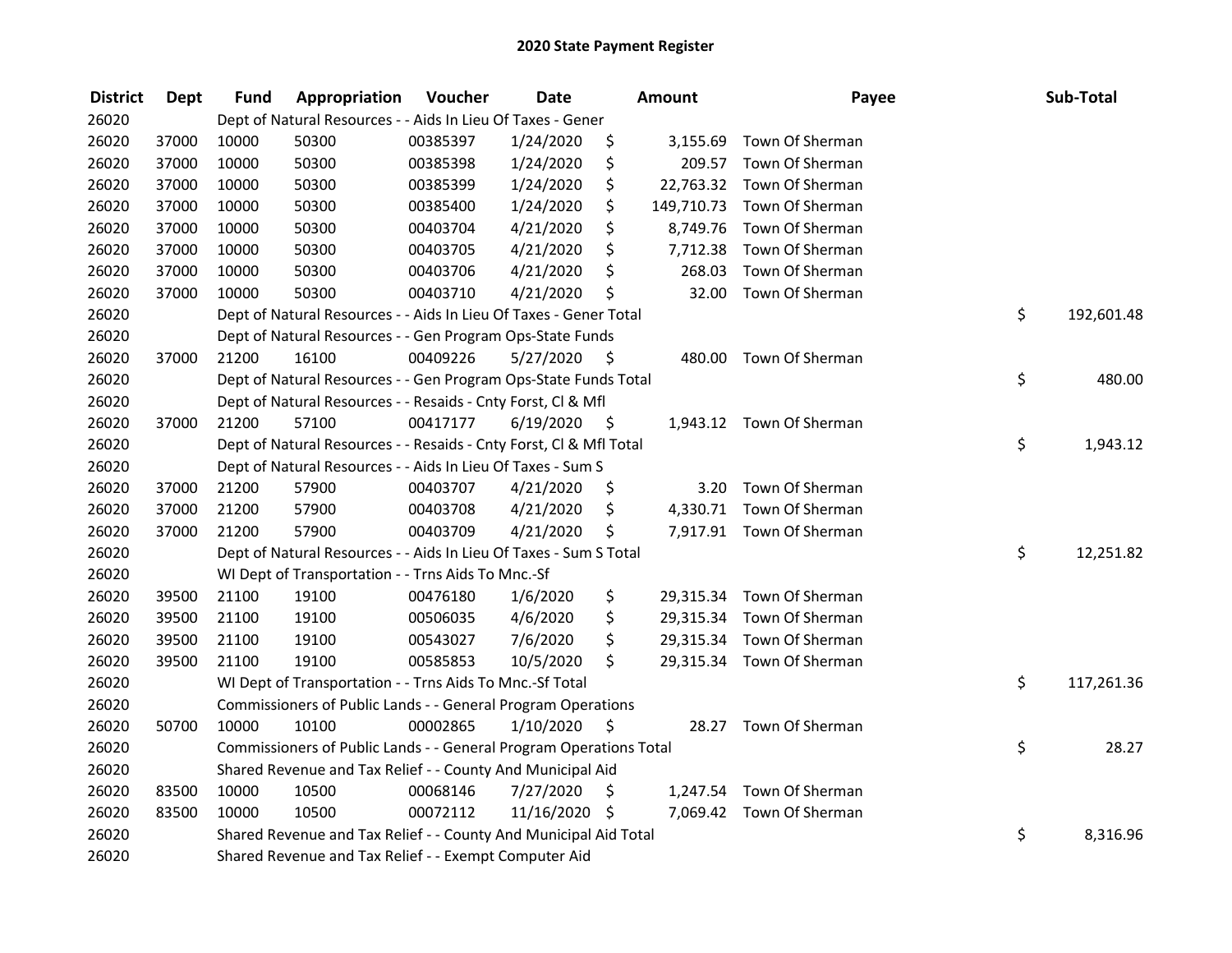| <b>District</b> | <b>Dept</b> | <b>Fund</b> | Appropriation                                                       | <b>Voucher</b> | Date      | Amount |       | Pavee           | Sub-Total  |
|-----------------|-------------|-------------|---------------------------------------------------------------------|----------------|-----------|--------|-------|-----------------|------------|
| 26020           | 83500       | 10000       | 10900                                                               | 00065293       | 7/27/2020 |        | 5.19  | Town Of Sherman |            |
| 26020           |             |             | Shared Revenue and Tax Relief - - Exempt Computer Aid Total         |                |           |        |       |                 | 5.19       |
| 26020           |             |             | Shared Revenue and Tax Relief - - Payments For Municipal Svcs       |                |           |        |       |                 |            |
| 26020           | 83500       | 10000       | 50100                                                               | 00054634       | 2/3/2020  |        | 37.96 | Town Of Sherman |            |
| 26020           |             |             | Shared Revenue and Tax Relief - - Payments For Municipal Svcs Total |                |           |        |       |                 | 37.96      |
| 26020 Total     |             |             |                                                                     |                |           |        |       |                 | 332,926.16 |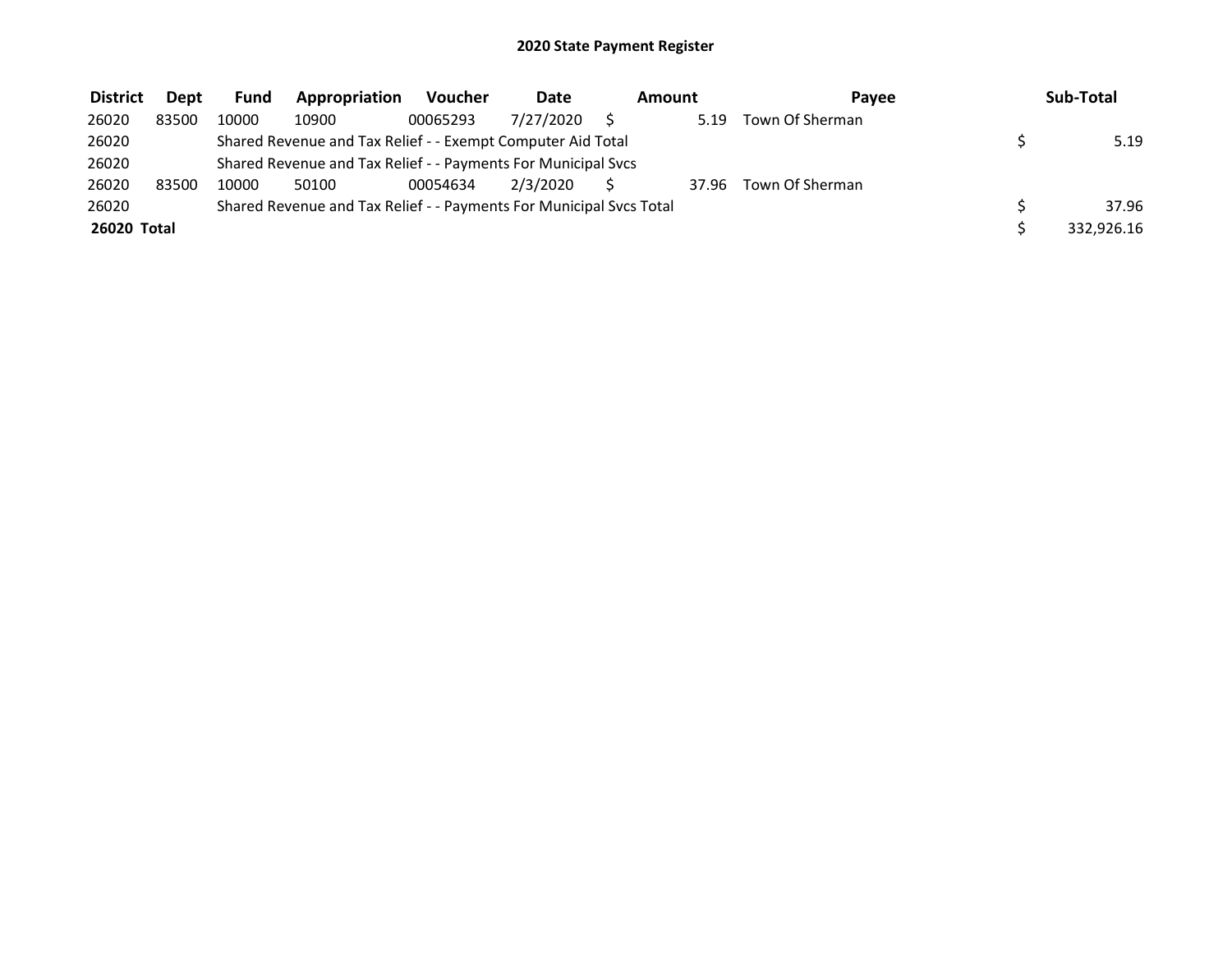| <b>District</b> | <b>Dept</b> | Fund                                                                  | Appropriation                                                     | Voucher  | <b>Date</b>     |    | Amount    |                         | Payee  |          | Sub-Total  |
|-----------------|-------------|-----------------------------------------------------------------------|-------------------------------------------------------------------|----------|-----------------|----|-----------|-------------------------|--------|----------|------------|
| 26236           |             | Dept of Safety & Prof Services - - Fire Dues Distribution             |                                                                   |          |                 |    |           |                         |        |          |            |
| 26236           | 16500       | 10000                                                                 | 22500                                                             | 00036237 | 7/20/2020       | \$ |           | 3,017.32 City Of Hurley |        |          |            |
| 26236           |             | \$<br>Dept of Safety & Prof Services - - Fire Dues Distribution Total |                                                                   |          |                 |    |           |                         |        | 3,017.32 |            |
| 26236           |             | Dept of Natural Resources - - General Program Operations --           |                                                                   |          |                 |    |           |                         |        |          |            |
| 26236           | 37000       | 21200                                                                 | 25400                                                             | 00391640 | 2/26/2020       | \$ |           | 412.50 City Of Hurley   |        |          |            |
| 26236           |             |                                                                       | Dept of Natural Resources - - General Program Operations -- Total |          |                 |    |           |                         |        | \$       | 412.50     |
| 26236           |             |                                                                       | WI Dept of Transportation - - Hwy Sfty Loc Aid Ffd                |          |                 |    |           |                         |        |          |            |
| 26236           | 39500       | 21100                                                                 | 18500                                                             | 00589498 | 9/24/2020       | \$ |           | 3,996.50 City Of Hurley |        |          |            |
| 26236           |             |                                                                       | WI Dept of Transportation - - Hwy Sfty Loc Aid Ffd Total          |          |                 |    |           |                         |        | \$       | 3,996.50   |
| 26236           |             |                                                                       | WI Dept of Transportation - - Trns Aids To Mnc.-Sf                |          |                 |    |           |                         |        |          |            |
| 26236           | 39500       | 21100                                                                 | 19100                                                             | 00476181 | 1/6/2020        | \$ | 40,159.09 | City Of Hurley          |        |          |            |
| 26236           | 39500       | 21100                                                                 | 19100                                                             | 00506036 | 4/6/2020        | \$ | 40,159.09 | City Of Hurley          |        |          |            |
| 26236           | 39500       | 21100                                                                 | 19100                                                             | 00543028 | 7/6/2020        | \$ | 40,159.09 | City Of Hurley          |        |          |            |
| 26236           | 39500       | 21100                                                                 | 19100                                                             | 00585854 | 10/5/2020       | \$ | 40,159.10 | City Of Hurley          |        |          |            |
| 26236           |             |                                                                       | WI Dept of Transportation - - Trns Aids To Mnc.-Sf Total          |          |                 |    |           |                         |        | \$       | 160,636.37 |
| 26236           |             |                                                                       | WI Dept of Transportation - - Routine Maint Sf                    |          |                 |    |           |                         |        |          |            |
| 26236           | 39500       | 21100                                                                 | 36800                                                             | 00500223 | 3/6/2020        | \$ | 1,207.43  | City Of Hurley          |        |          |            |
| 26236           | 39500       | 21100                                                                 | 36800                                                             | 00533680 | 6/4/2020        | \$ | 1,138.13  | City Of Hurley          |        |          |            |
| 26236           | 39500       | 21100                                                                 | 36800                                                             | 00580600 | 9/10/2020       | \$ | 1,717.96  | City Of Hurley          |        |          |            |
| 26236           | 39500       | 21100                                                                 | 36800                                                             | 00624604 | 12/8/2020       | \$ | 1,729.28  | City Of Hurley          |        |          |            |
| 26236           |             |                                                                       | WI Dept of Transportation - - Routine Maint Sf Total              |          |                 |    |           |                         |        | \$       | 5,792.80   |
| 26236           |             | Department of Justice - - Law Enforcement Train, Local                |                                                                   |          |                 |    |           |                         |        |          |            |
| 26236           | 45500       | 10000                                                                 | 23100                                                             | 00091235 | 12/2/2020       | \$ | 800.00    | City Of Hurley          |        |          |            |
| 26236           |             | \$<br>Department of Justice - - Law Enforcement Train, Local Total    |                                                                   |          |                 |    |           |                         | 800.00 |          |            |
| 26236           |             | Department of Military Affairs - - Disaster Recovery Aid              |                                                                   |          |                 |    |           |                         |        |          |            |
| 26236           | 46500       | 10000                                                                 | 30500                                                             | 00085000 | 11/3/2020       | \$ |           | 1,603.75 City Of Hurley |        |          |            |
| 26236           |             | Department of Military Affairs - - Disaster Recovery Aid Total        |                                                                   |          |                 |    |           |                         |        | \$       | 1,603.75   |
| 26236           |             | Department of Administration - - Federal Aid                          |                                                                   |          |                 |    |           |                         |        |          |            |
| 26236           | 50500       | 10000                                                                 | 14200                                                             | 00132156 | $11/13/2020$ \$ |    | 5,451.31  | City Of Hurley          |        |          |            |
| 26236           | 50500       | 10000                                                                 | 14200                                                             | 00134561 | 12/10/2020      | \$ | 19,194.69 | City Of Hurley          |        |          |            |
| 26236           | 50500       | 10000                                                                 | 14200                                                             | 00136288 | 12/17/2020      | \$ | 2,267.98  | City Of Hurley          |        |          |            |
| 26236           |             | Department of Administration - - Federal Aid Total                    |                                                                   |          |                 |    |           |                         |        | \$       | 26,913.98  |
| 26236           |             | Elections Commission - - General Program Ops, GPR                     |                                                                   |          |                 |    |           |                         |        |          |            |
| 26236           | 51000       | 10000                                                                 | 10100                                                             | 00005039 | 12/24/2020 \$   |    | 74.50     | City Of Hurley          |        |          |            |
| 26236           |             |                                                                       | Elections Commission - - General Program Ops, GPR Total           |          |                 |    |           |                         |        | \$       | 74.50      |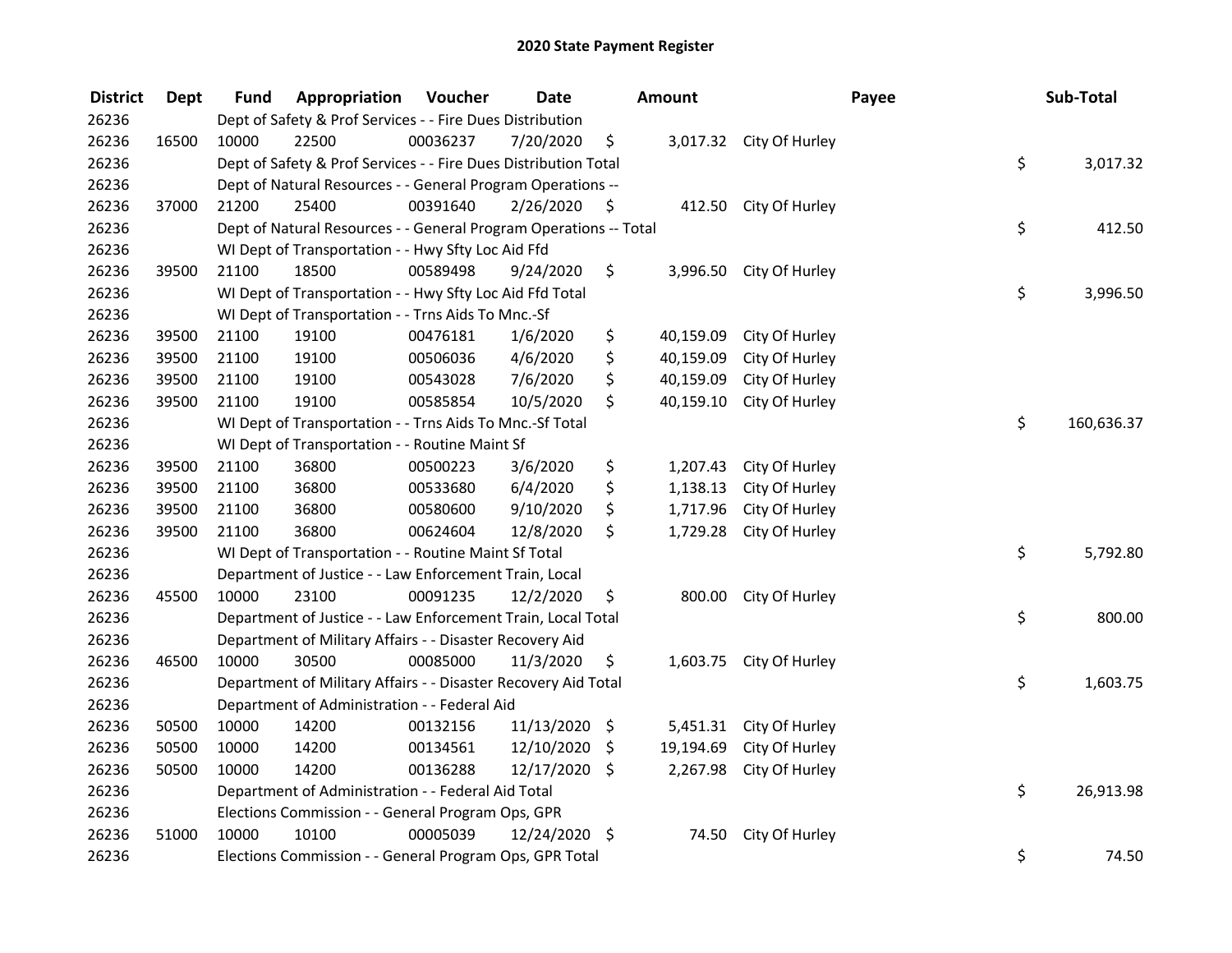| <b>District</b> | Dept  | <b>Fund</b>                                                           | Appropriation                                                         | Voucher  | Date          |      | Amount     |                | Payee |              | Sub-Total  |
|-----------------|-------|-----------------------------------------------------------------------|-----------------------------------------------------------------------|----------|---------------|------|------------|----------------|-------|--------------|------------|
| 26236           |       | Shared Revenue and Tax Relief - - Expenditure Restraint Program       |                                                                       |          |               |      |            |                |       |              |            |
| 26236           | 83500 | 10000                                                                 | 10100                                                                 | 00068147 | 7/27/2020     | - \$ | 44,810.91  | City Of Hurley |       |              |            |
| 26236           |       |                                                                       | Shared Revenue and Tax Relief - - Expenditure Restraint Program Total |          |               |      |            |                |       | \$           | 44,810.91  |
| 26236           |       | Shared Revenue and Tax Relief - - County And Municipal Aid            |                                                                       |          |               |      |            |                |       |              |            |
| 26236           | 83500 | 10000                                                                 | 10500                                                                 | 00068147 | 7/27/2020     | \$   | 74,081.39  | City Of Hurley |       |              |            |
| 26236           | 83500 | 10000                                                                 | 10500                                                                 | 00072113 | 11/16/2020 \$ |      | 533,127.87 | City Of Hurley |       |              |            |
| 26236           |       |                                                                       | Shared Revenue and Tax Relief - - County And Municipal Aid Total      |          |               |      |            |                |       | \$           | 607,209.26 |
| 26236           |       |                                                                       | Shared Revenue and Tax Relief - - Exempt Computer Aid                 |          |               |      |            |                |       |              |            |
| 26236           | 83500 | 10000                                                                 | 10900                                                                 | 00065294 | 7/27/2020     | \$   | 1,268.93   | City Of Hurley |       |              |            |
| 26236           | 83500 | 10000                                                                 | 10900                                                                 | 00067043 | 7/27/2020     | \$   | 62.25      | City Of Hurley |       |              |            |
| 26236           |       |                                                                       | Shared Revenue and Tax Relief - - Exempt Computer Aid Total           |          |               |      |            |                |       | \$           | 1,331.18   |
| 26236           |       |                                                                       | Shared Revenue and Tax Relief - - Utility Aid                         |          |               |      |            |                |       |              |            |
| 26236           | 83500 | 10000                                                                 | 11000                                                                 | 00068147 | 7/27/2020     | \$   | 3,456.66   | City Of Hurley |       |              |            |
| 26236           | 83500 | 10000                                                                 | 11000                                                                 | 00072113 | 11/16/2020    | \$   | 21,865.15  | City Of Hurley |       |              |            |
| 26236           |       | Shared Revenue and Tax Relief - - Utility Aid Total                   |                                                                       |          |               |      |            |                |       | \$           | 25,321.81  |
| 26236           |       | Shared Revenue and Tax Relief - - Personal Property Aid               |                                                                       |          |               |      |            |                |       |              |            |
| 26236           | 83500 | 10000                                                                 | 11100                                                                 | 00060675 | 5/4/2020      | \$   | 13,658.04  | City Of Hurley |       |              |            |
| 26236           | 83500 | 10000                                                                 | 11100                                                                 | 00062484 | 5/4/2020      | \$   | 1,328.72   | City Of Hurley |       |              |            |
| 26236           |       | Shared Revenue and Tax Relief - - Personal Property Aid Total         |                                                                       |          |               |      |            |                |       | \$           | 14,986.76  |
| 26236           |       | Shared Revenue and Tax Relief - - School Lvy Tx/First Dollar Cr       |                                                                       |          |               |      |            |                |       |              |            |
| 26236           | 83500 | 10000                                                                 | 30200                                                                 | 00063937 | 7/27/2020     | \$   | 48,794.94  | City Of Hurley |       |              |            |
| 26236           | 83500 | 10000                                                                 | 30200                                                                 | 00067328 | 7/27/2020     | Ś.   | 101,245.43 | City Of Hurley |       |              |            |
| 26236           |       | Shared Revenue and Tax Relief - - School Lvy Tx/First Dollar Cr Total |                                                                       |          |               |      |            |                |       | \$           | 150,040.37 |
| 26236           |       | Shared Revenue and Tax Relief - - Lottery & Gaming Credit             |                                                                       |          |               |      |            |                |       |              |            |
| 26236           | 83500 | 52100                                                                 | 36300                                                                 | 00055660 | 3/23/2020     | \$   | 69,926.63  | City Of Hurley |       |              |            |
| 26236           |       | Shared Revenue and Tax Relief - - Lottery & Gaming Credit Total       |                                                                       |          |               |      |            |                | \$    | 69,926.63    |            |
| 26236 Total     |       |                                                                       |                                                                       |          |               |      |            |                | \$    | 1,116,874.64 |            |